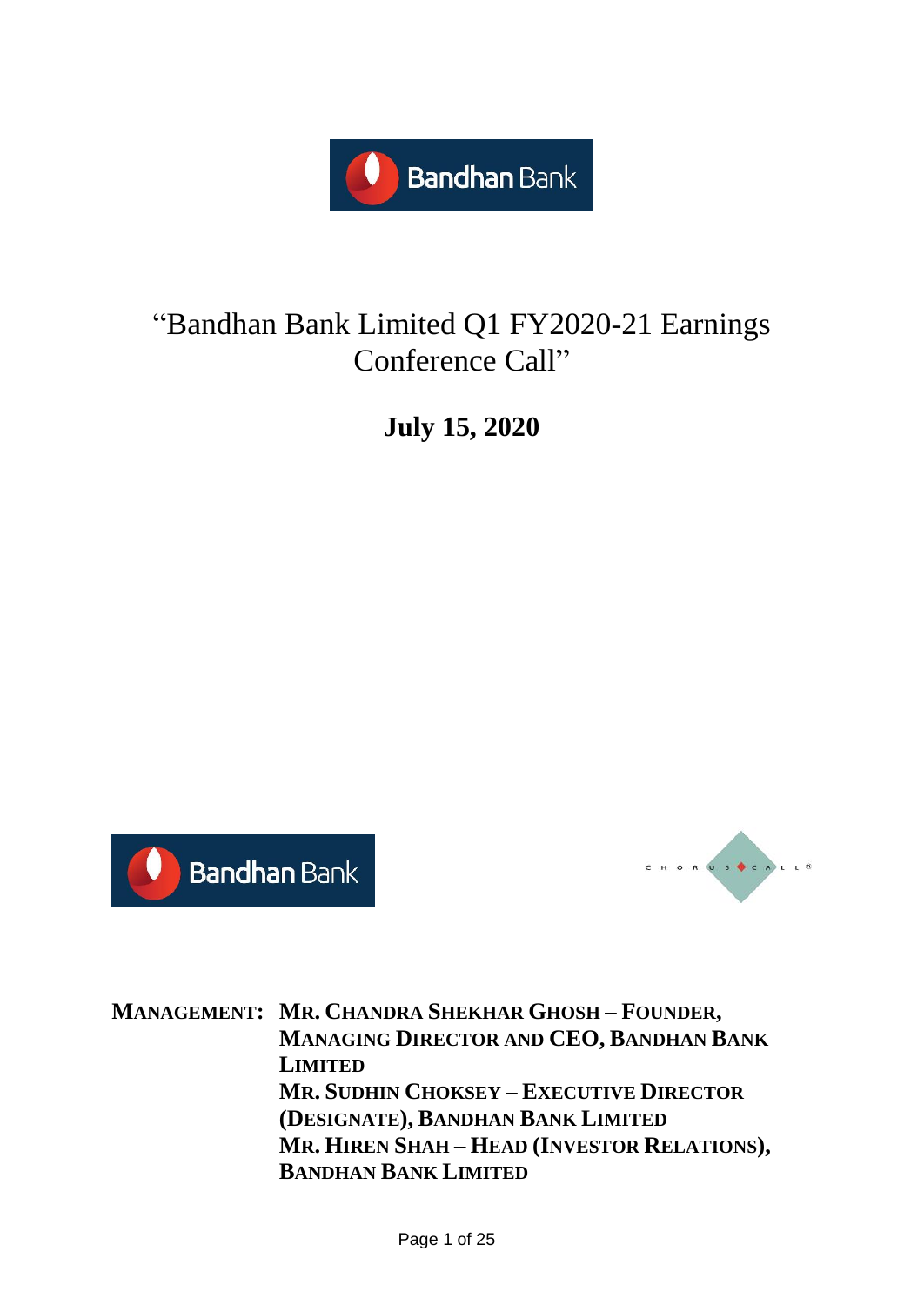- **Moderator:** Ladies and gentlemen, good day, and welcome to the Bandhan Bank Limited Q1 Earnings Conference Call. As a reminder, all participant lines will be in the listen-only mode and there will be an opportunity for you to ask questions after the presentation concludes. Should you need assistance during the conference call, please signal an operator by pressing "\*" then "0" on your touchtone phone. Please note that this conference is being recorded. I now hand the conference over to Mr. Hiren Shah, Head Investor Relations. Thank you, and over to you, sir.
- **Hiren Shah:** Thank you, Steve. Good evening, everyone, and thanks for joining this conference call. We are glad to welcome you all to discuss Bandhan Bank's business and financial performance for the quarter ending June 2020. As this was a different time period along with COVID-19, we will also take the opportunity to update on the recent development in the industry and Bandhan Bank during this quarter. To discuss all this in detail, I've got with me our Founder, Managing Director and CEO – Mr. Chandra Shekhar Ghosh, our Executive Director (Designate) – Mr. Sudhin Choksey, our Chief Financial Officer – Mr. Sunil Samdani and myself, Hiren Shah – Head of Investor Relations.

Now I'd like to request our Founder, MD and CEO, Mr. Chandra Shekhar Ghosh, to brief you all about the financial performance of the company and development during the quarter. Over to you, sir.

### **Chandra Shekhar Ghosh:** Thank you, Hiren. Good afternoon to all of you, and welcome to all of you. We know that the time is not very much that good. But gradually, it is coming to improve. This is the first quarter of the full COVID, 2 months totally lockdown, 1 month only opened the lockdown and partially till now continuing as a containment zone lockdown.

Also, this is we also find out on that, 1.5 weeks in the last month, have the big flood has come in Assam and Bihar, and we also know that Amphan in the Bengal. And all together, it is a very challenging time for all of us is the lives and livelihood. But after that also, again proved by small traders, small businessman or women, who are taking loans from us in advance, their collection efficiency has come in June, up to June 30, the microcredit 68%. If I come to this total collection efficiency, it has come 76% of the bank. But today, the microcredit collection efficiency, 73% plus; day by day, it is increasing. So it is very important for all of us so that I have been mentioned this point.

Though the economy is not that much the normal situation and we know that everyone is in fear about the COVID, but within that period which I mentioned the challenges of this quarter, our bank have been performed a very good business, good profit in this quarter. If I go to the quarteron-quarter basis profit, yes, it is increased. But if I say that the year-on-year basis, no, it is not that much. Because of you know we are again extra provision have done, as a 750 crores, which is for only the COVID expected provision. So altogether, 1,750 crores total COVID provision in the bank. And after that also, our profit has come in this quarter 550 crores.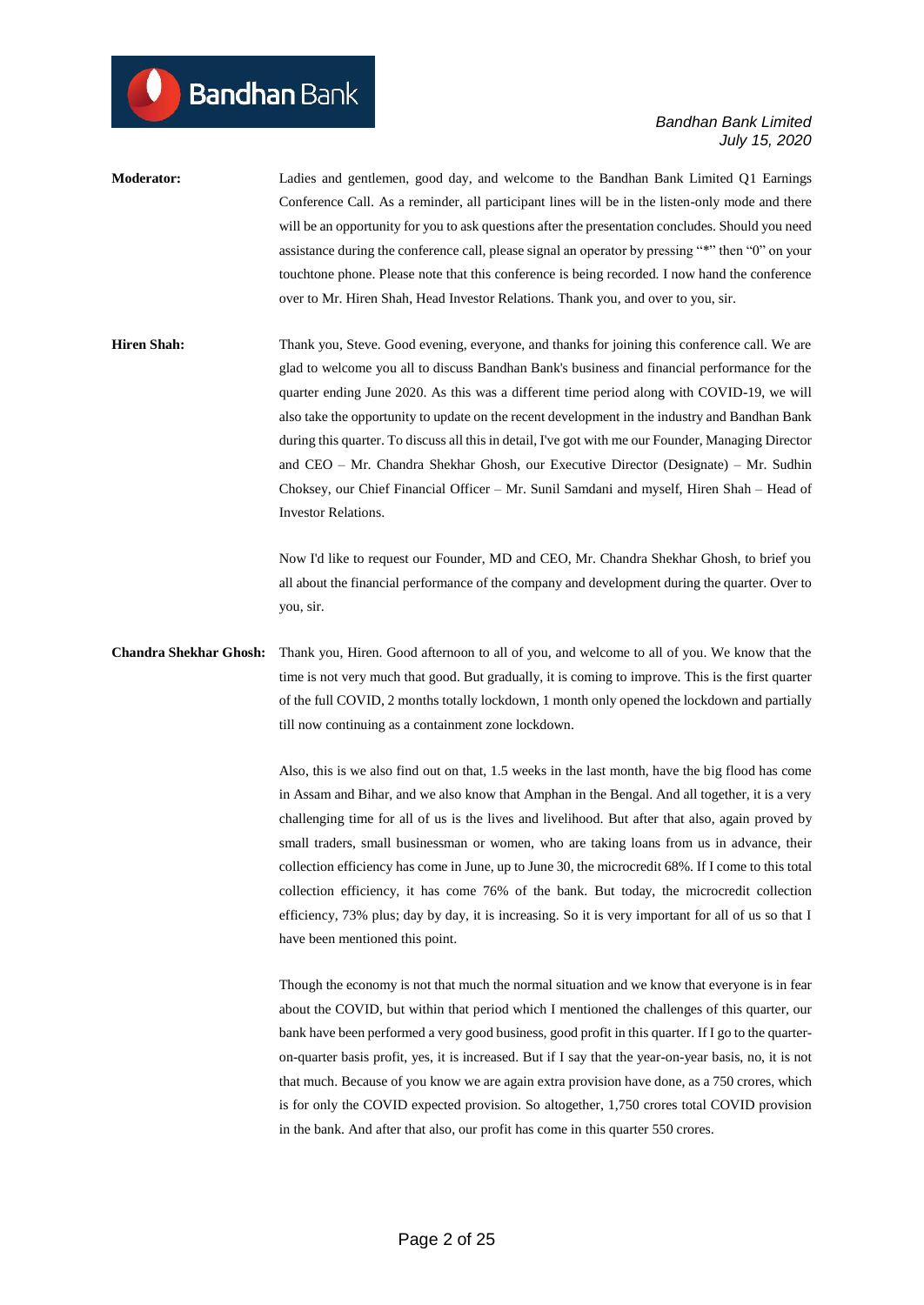Next is coming to the advance. I'd not like to again repeat on that the last quarter situation, you already know that. But after that also, the advance growth has come year-on-year basis 17.68% and quarter-on-quarter basis 3.46%. But very interestingly, my microcredit portfolio as a ratio of total portfolio of the bank at a 61% as a microcredit portfolio.

And gross NPA, 1.43%, which in the last quarter, it was 1.48%. Net NPA 0.48%, which was in the last quarter 0.58%. Very little bit has been reduced the NPA. I'm not like to focusing on that. So very good focusing on that, within that challenging period, my deposits have reached 60,610 crores, which is 35.3% as year-on-year growth and 6.18% is the quarter-on-quarter growth. And very fantastic performances given by team of the bank. My CASA percentage has come 37.08% in this quarter reached on that and which was the last quarter 36.84%. And last June, it was in 34.06%. So it has been very good achievement have done. You know that very special one of the challenge banking industry faced in the last quarter, I would not like to mention that point. After that also, the bank's retail deposit has continued 77.69%, which was in the last quarter 78.43%. All these parameters of the deposit growth, CASA percentage, retail percentage are in a similar way, little bit better way on that. Last is the microcredit, the deposit percentage, it remains on that 5% as of June 30th.

And coming to the other sum of the ratio, you maybe try to understand on that. Before that, I must say that the total bank, the book size has come 1,34,941 crores, which was in the last quarter 1,28,928 crores. So bank has been reached and gradually step by step going to the big book as AUM. Our NIM is 8.15%, which was in the last quarter 8.13%. It is higher than the last quarter. Cost-to-income ratio, it has been decreased. Last quarter, it was 30.25%. This quarter, it has come 27.94%. But if we compare the last year first quarter, June '19, it was in 28.89%, which has now come 27.94%, that again reduced on that.

CA percentage 4.94% and savings account balance percentage 32.14%. Our capital adequacy ratio maintaining on that 27.29%. So all of the parameters have been presented to you. I give the thank you to my first borrowers, they are people running their business and coming forward to repay their installment happily. So this is a very good thing for us. And day by day, we hope that we can be like to reach to normalize in this way. It will be by September in 2020. So that is my expectation and the strong expectation on that. And second thank you my team who are in this moment. They are driving the business and the collection especially on that, and they are achieved on that.

And out of this altogether, I can say that the total of the bank, 38 of my colleagues are affected with the COVID and all are safe. 50% of these people already been joined in the work and some 50% they are in a good position, but they are home quarantined position on that. So this is the total bank position. So that I mentioned on that our total of the employee 41,563, which was 39,750 in the last quarter. Banking outlets are the same, 4,559. And customer has come to more than 2 crores and borrower is more than 1 crore.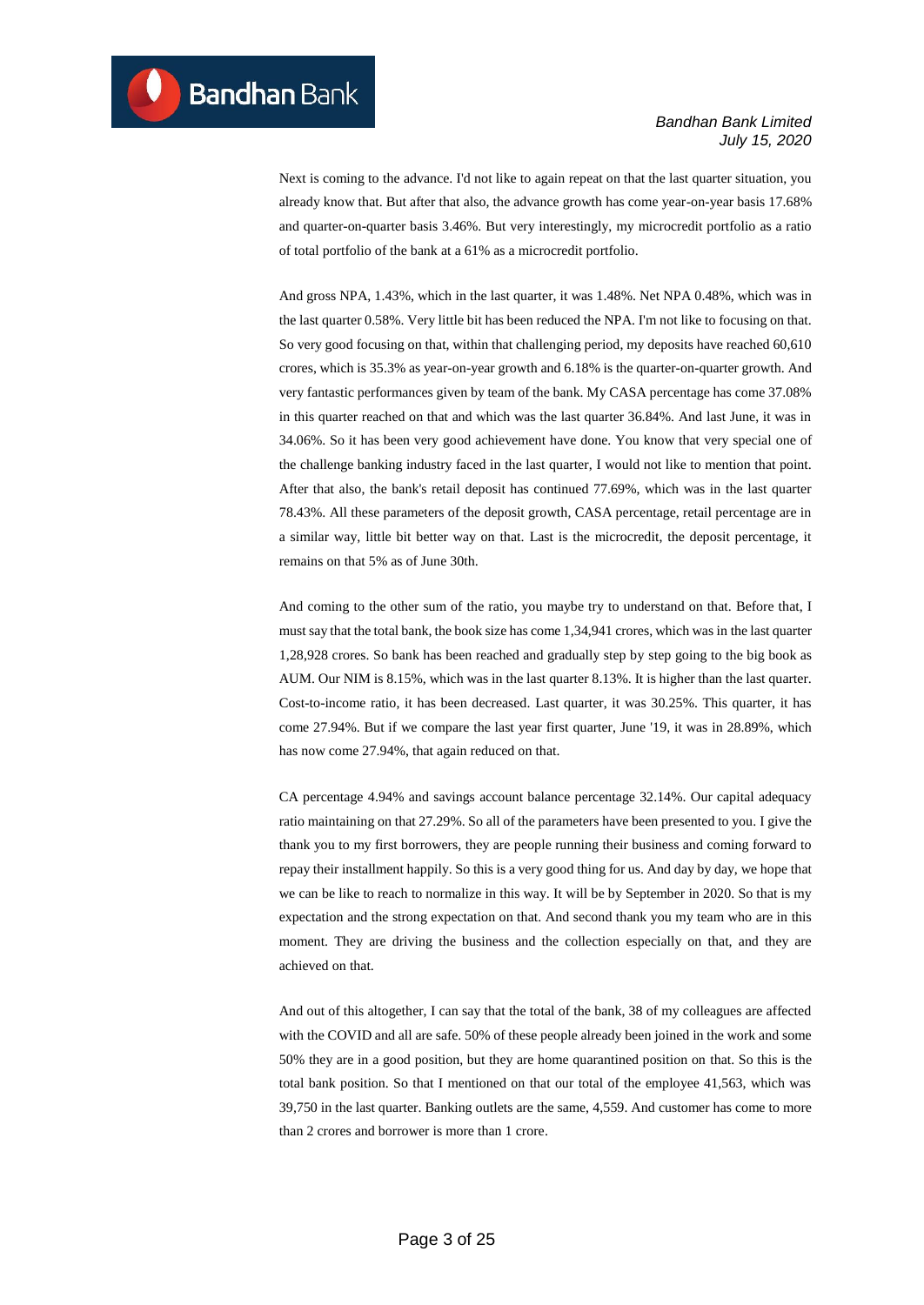So I'd like to close in here. If you have some question, we will be like to share all of this answer on my experience. So thank you to all of you. Please.

- **Moderator:** Thank you very much. We will now begin the question and answer session. First question is from the line of Mahrukh Adajania from Elara Securities. Please go ahead.
- **Mahrukh Adajania:** Sir, my first question was on the moratorium. You've given details on collection efficiency. So, do your numbers capture the impact of the cyclone and the floods?
- **Sunil Samdani:** Yes. So what we are saying, when we say collection efficiency, it means that of the total customers what proportion of customers have paid. So that includes all customers, including the customers under the cyclone belt as well. So this number considers all; COVID, cyclone, floods, everything considering.
- **Mahrukh Adajania:** And you expect this to stay stable or improve, right? You don't expect it to go up as we approach end August? Is that a fair view?
- **Sunil Samdani:** Steadily we are seeing the collection numbers increasing. The key point is the unlocking that has happened. Our experience and our learning from the month of June is, moratorium is less of an impact. The larger issue is if the customers are able to do their business on the ground, the collections will steadily improve. So if we don't see any further lockdown or infection rising in a big way, we see these numbers improving.
- **Chandra Shekhar Ghosh:** So I can add another point on that, this type of customers, they are very much involved with the livelihood and I have been also talked earlier. Only depend on that if they can be movement and our stock can be movement to the customer's house and customer can be moved to our office. It will only happen if the lockdown isn't open. So that has been having that opportunities to collection efficiency can be increased on that. As of today, there is not in a full lockdown, but some part is lockdown, very temporarily, maybe 7 days or 15 days. So that will be opened. Then another area it will be like install lockdown on that. So that way we are seeing on that, the people are movement coming and go. And the lockdown is not big way is coming and not affecting. So that we are expecting on that this collection efficiency will be day by day increased, and it will be increasing by September into normal position.
- **Mahrukh Adajania:** Sir, and my second question was on your savings accounts. You traditionally also have done very well on savings deposits. And even this quarter, the growth has been exceptionally strong. So any key drivers that you would like to highlight?
- **Sunil Samdani:** In this quarter, particularly in June, what we have seen that our deposit growth has come on both accounts. Our new customer acquisition in June has surpassed the pre-COVID level. So on the deposit side, our acquisition rate continues to grow strong as well as the existing customer balance, we have seen an improvement. And that's why we see the savings account, particularly this quarter, improving.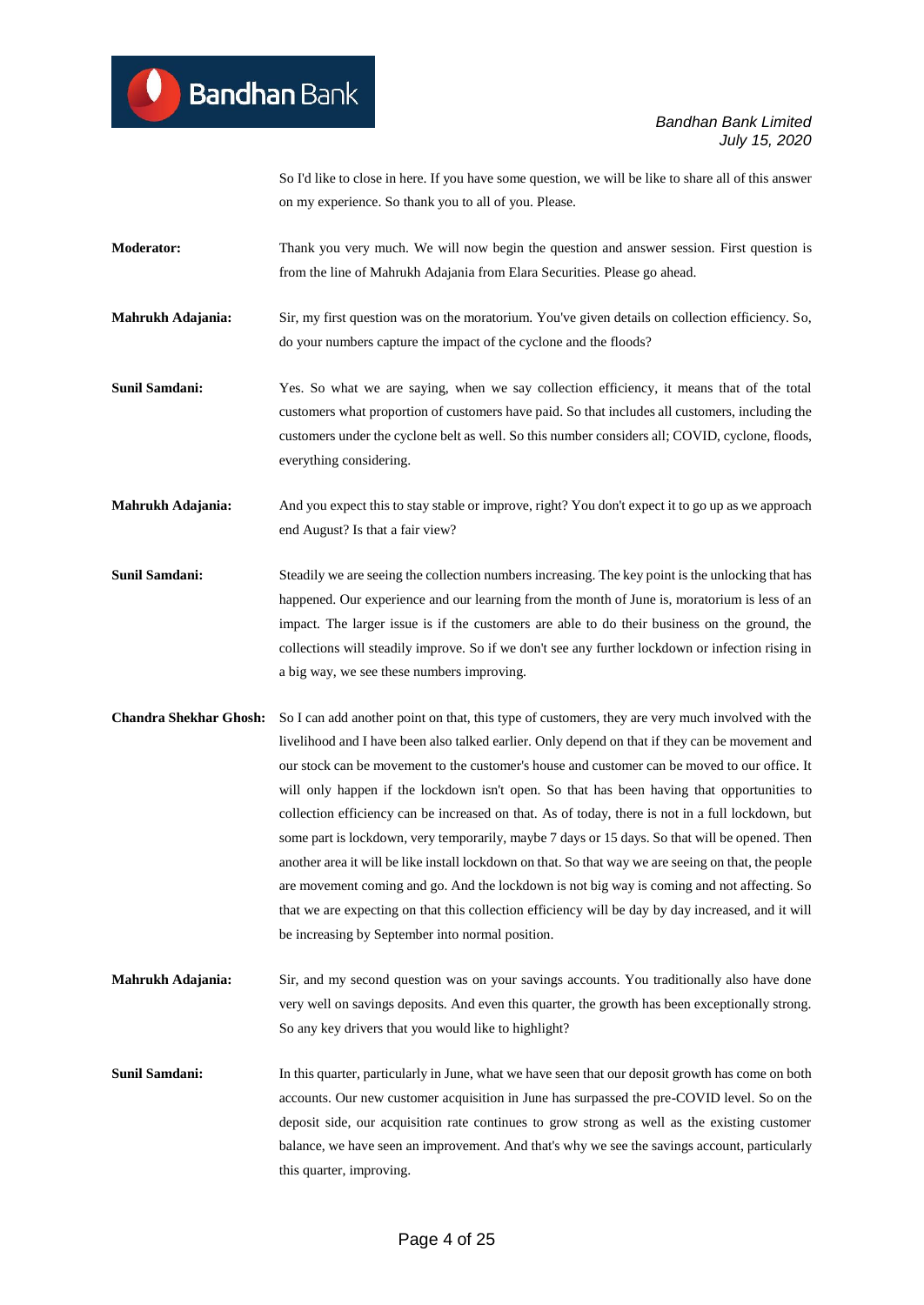**Moderator:** Thank you. The next question is from the line of Karthik Chellappa from Buena Vista Fund Management. Please go ahead. **Karthik Chellappa:** I have 3 questions. Firstly, Mr. Ghosh in his opening comment said that, as of now, the microfinance business collection efficiency is around 73%. Could you give me some color on which is the state with the lowest collection efficiency and the state with the highest? **Chandra Shekhar Ghosh:** Okay. It depends on. If you see that, my collection efficiency is highest in Bihar. And if we go to Assam, that is also very good. It is 61%. Once upon a time, Assam was at 66%. It has come down because of the flood has come. After that, it has been decreased, again it is coming to increase on that. **Sunil Samdani:** So if you talk about the highest percentage, it is Andhra and Telangana, but that portfolio is very small, followed by Bihar. These are the top 2 states. And on the lower side, it will be Maharashtra, followed by Tamil Nadu because Tamil Nadu last month we had a lockdown for last 20 days. **Karthik Chellappa:** Sir, Maharashtra would be what in terms of collection ratios as of now? **Sunil Samdani:** Maharashtra will be around 50%. **Karthik Chellappa:** Sorry, is it about 50% if I heard it right? **Chandra Shekhar Ghosh:** Yes. Maharashtra is about 54%. **Karthik Chellappa:** 54%, okay, excellent. My second question is, if you look at the June disbursement for microfinance, it is about 3,100 odd crores, what percent of the disbursement would have been to existing customers? **Sunil Samdani:** We have given that in our presentation. If you visit our presentation on Slide #8, of the total disbursement that we have done, there are 2 things here. One is the new customer acquisition in microfinance for this quarter is less than 100,000. And in terms of existing customers getting new loans, 5% of our existing customers got additional loan from us during this quarter. **Karthik Chellappa:** So which is that 5%, it is actually number of existing customers, right, which is somewhere close to, let's say, 500,000 to 600,000. I just want to know what is it in value terms? **Chandra Shekhar Ghosh:** That number... **Karthik Chellappa:** Okay, not a problem. I can get it offline later. It's not a problem. My third question is, what percentage of the gold loans dispersed this quarter is to existing microfinance customer? **Chandra Shekhar Ghosh:** Existing microcredit customer, how many people are getting the gold loan, we do not have that information.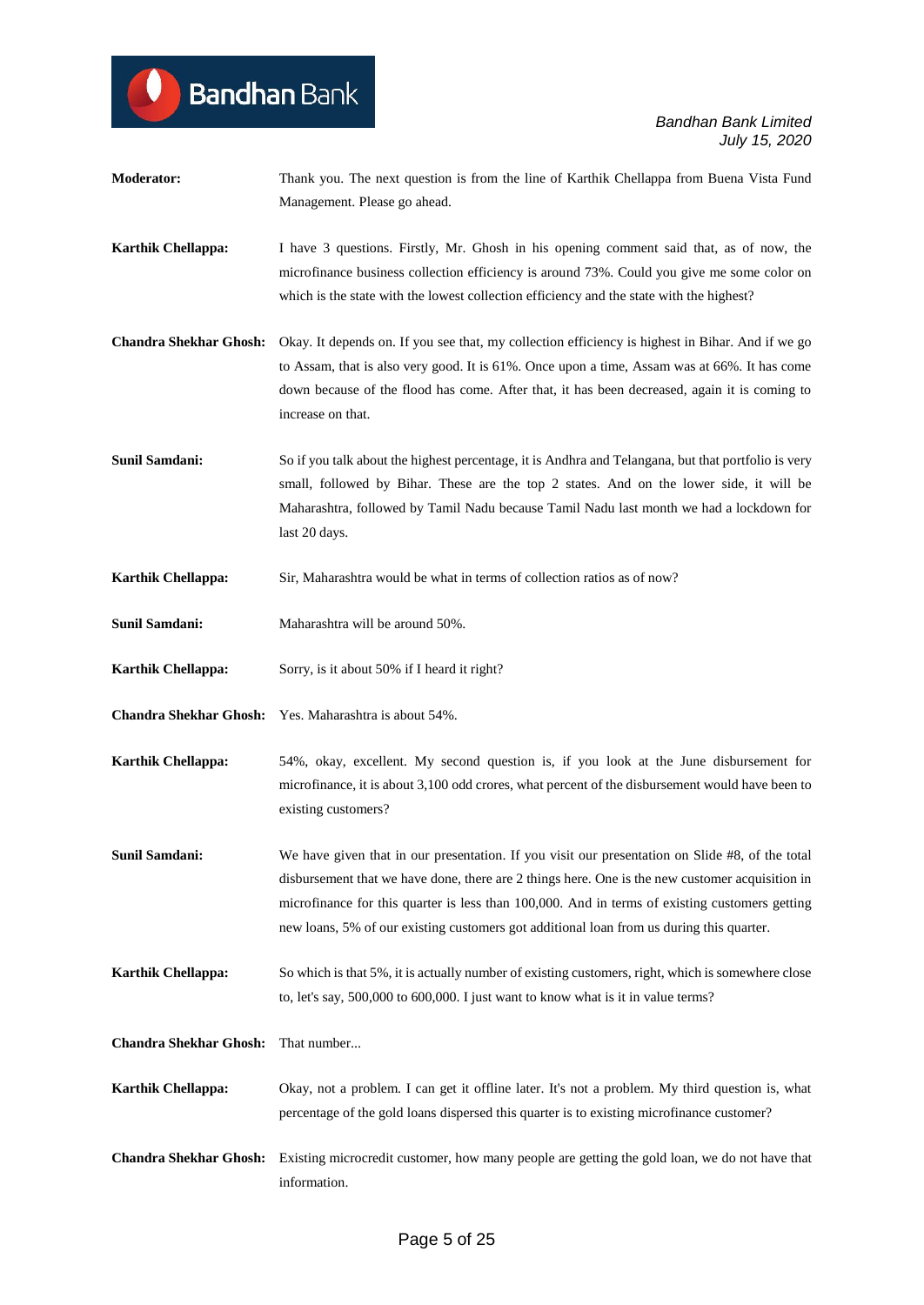### Bandhan Bank  $\bf{O}$

*Bandhan Bank Limited July 15, 2020*

| <b>Sunil Samdani:</b>         | But that will be a very small proportion.                                                                                                                                                                                                                                                                                                                                                                                                                                                                                                                                      |
|-------------------------------|--------------------------------------------------------------------------------------------------------------------------------------------------------------------------------------------------------------------------------------------------------------------------------------------------------------------------------------------------------------------------------------------------------------------------------------------------------------------------------------------------------------------------------------------------------------------------------|
| <b>Chandra Shekhar Ghosh:</b> | Very small because our branch is a very different area and microcredit borrowers also different.<br>We do not have that information in the hand.                                                                                                                                                                                                                                                                                                                                                                                                                               |
| <b>Karthik Chellappa:</b>     | Okay. The reason I asked that question is because other retail loans have actually gone up 60%<br>odd year-on-year. And in Slide 7, you gave that the growth is largely contributed by gold loans.<br>So that's why I was curious to understand whether you are actually selling gold loan, I mean<br>dispersing gold loans to existing micro borrowers as an individual loan or so?                                                                                                                                                                                           |
| Sunil Samdani:                | No, not really. In fact, we have increased our distribution in the gold loan over last one year. We<br>used to be less than 100, branches a year back. Currently, we are doing that business in almost<br>500 plus branches.                                                                                                                                                                                                                                                                                                                                                   |
| <b>Moderator:</b>             | Thank you. The next question is from the line of Antariksha Banerjee from ICICI Prudential<br>Asset Management. Please go ahead.                                                                                                                                                                                                                                                                                                                                                                                                                                               |
| Antariksha Banerjee:          | First question is actually extending what Karthik was asking. So on these existing customers that<br>you have given fresh disbursements to, these 5% of customers they are over some 45,000-50,000<br>or it will be much low?                                                                                                                                                                                                                                                                                                                                                  |
| <b>Chandra Shekhar Ghosh:</b> | The average disbursement is below 50,000.                                                                                                                                                                                                                                                                                                                                                                                                                                                                                                                                      |
| <b>Sunil Samdani:</b>         | So overall disbursement is approx. 45,000. The top-up loan, the average disbursement will be in<br>the range of 35,000.                                                                                                                                                                                                                                                                                                                                                                                                                                                        |
| Antariksha Banerjee:          | So below 50,000?                                                                                                                                                                                                                                                                                                                                                                                                                                                                                                                                                               |
| Sunil Samdani:                | Yes, that's correct.                                                                                                                                                                                                                                                                                                                                                                                                                                                                                                                                                           |
| Moderator:                    | Thank you. The next question is from the line of Nishant Shah from Macquarie. Please go ahead.                                                                                                                                                                                                                                                                                                                                                                                                                                                                                 |
| <b>Nishant Shah:</b>          | So I had a question on the same thing. So if I just look at the last quarter around in the transcript,<br>I think sir had mentioned that roughly around 36% or 46% of existing customers have been given<br>new loans to start new businesses. And this time around, we're saying it's roughly around 5%. I<br>think sir also mentioned a number close to 30% in that Sa-Dhan webinar with Muhammad<br>Yunus. So just wanted to clarify what is the exact number. Is it 5% or closer to 35%? Or like,<br>where is the understanding gap between last quarter and this quarter? |
| <b>Sunil Samdani:</b>         | No. What we are saying here is opportunity to increase the sole lender percentage ratio If you<br>see, till 3 years back, our sole lending percentage in Micro Banking was 70%, which came down<br>to 50%. That's because the competition used to give top-up to our customers. Now that in today's<br>environment, the competition, largely NBFC-MFI, they have to manage the liability side of<br>things and they are not lending today. So we think there is an opportunity to get back that wallet                                                                         |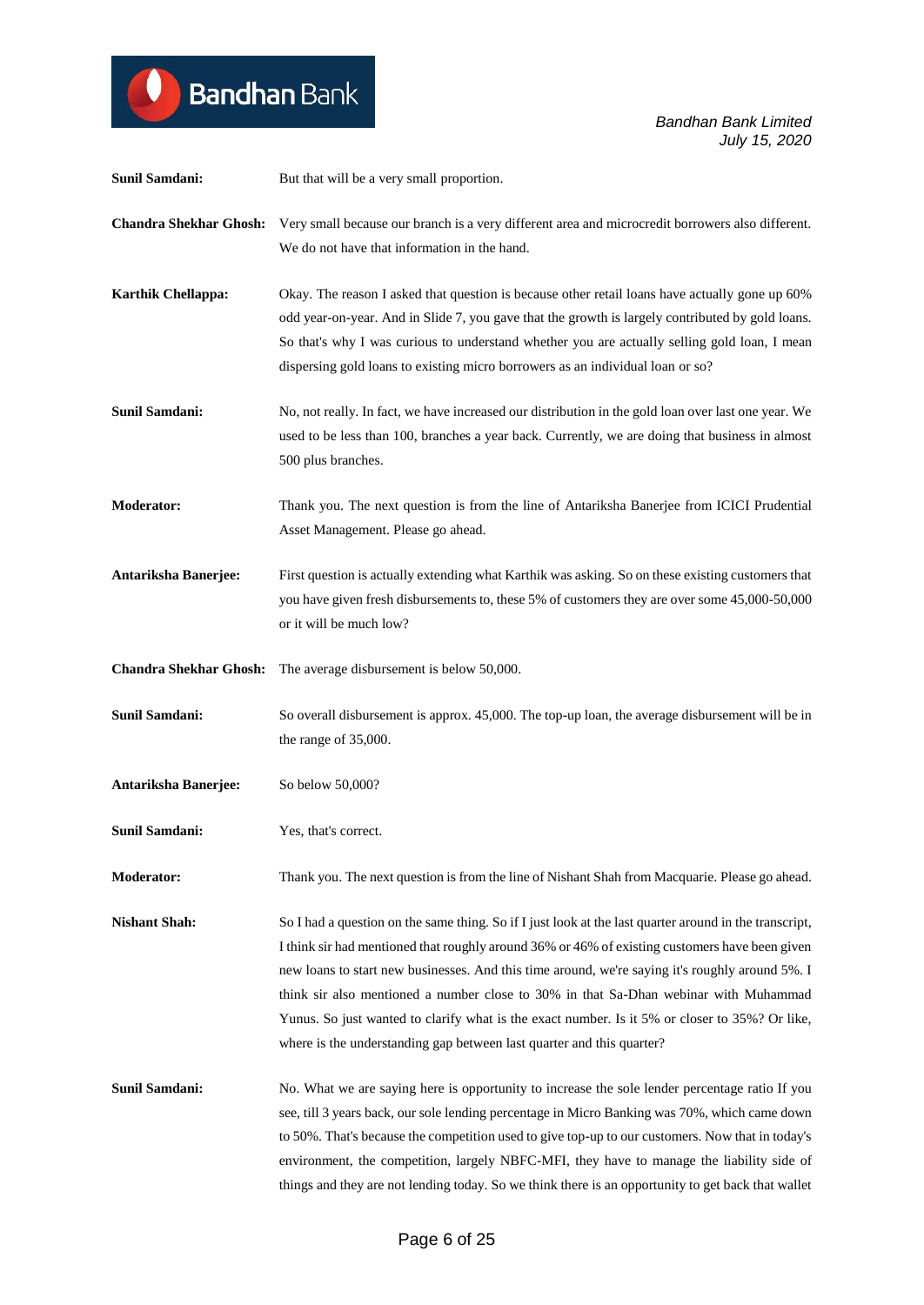share of the customers and improve that sole percentage ratio. So this percentage that you're talking about, this 35%, this is quite different, that we expect that 30% to 35% of the customers who currently have additional loan apart from Bandhan, they would come back to Bandhan as we offer them additional loans and increase the sole proportion number and make them as a sole banker for Bandhan and move them into an individual loan category. So I think that's where the 2 issues seem to have got mixed.

**Nishant Shah:** So yes, last quarter's transcript was a little confusing, okay. So that's it on the first question. Second question on this collection efficiency. So you've given the daily collection efficiency, which is now at around 73-odd percent. My question is, how does the accounting work in this kind of environment? For example, in June, in the first few weeks, it was roughly around 25 odd percent. So 75% did not get collected, right? So now when the EMIs become due, you are going to first adjust it against the dues of the oldest EMI tenure and it will be a rolling kind of a basis. So even if like customers come back to 100%, there will still be a backlog that needs to be cleared. But from an accounting perspective, how will this look? Because what will end up happening, if I am correct, is that as the new collections get adjusted against the old dues, if there is to be any NPL recognition, it will get delayed by quite a bit, right? It will probably not happen for quite some time, probably beyond 3Q as well? Is that understanding correct? Or can you please correct me if my understanding is wrong on the accounting part, sir?

**Sunil Samdani:** When the moratorium is granted to the customer, in our case, in microfinance, it is on an optout basis, so which means by default all customers are under moratorium. And if any customer wishes to pay, we will accept their installment and we'll assume that for that installment they don't need moratorium. So the moment you give moratorium, the loan tenure gets extended, which means these installments don't become due on these 3 months. If let's say a customer has taken moratorium for 3 months, this installment itself don't become due. These become due at the end of the tenure So let's say, tomorrow, the moratorium ends in August and starting 1st September, the customer also starts paying, the customer will be treated as a regular zero DPD customer because nothing was any which ways due till August.

**Nishant Shah:** Okay. So at the point at which he starts repaying or your collection starts restarting, the principal is adjusted upwards, is that right?

**Sunil Samdani:** Yes.

**Nishant Shah:** Yes, to account for the interest on, like the dues which were not collected?

**Sunil Samdani:** Yes. So the installment itself doesn't become due

**Nishant Shah:** And the last couple of questions here, very small questions, these are just data points. Could you now share what is the split of your AUM by red, orange, green or containment, non containment? And basically, I'm trying to understand where you can freely collect versus where you cannot collect?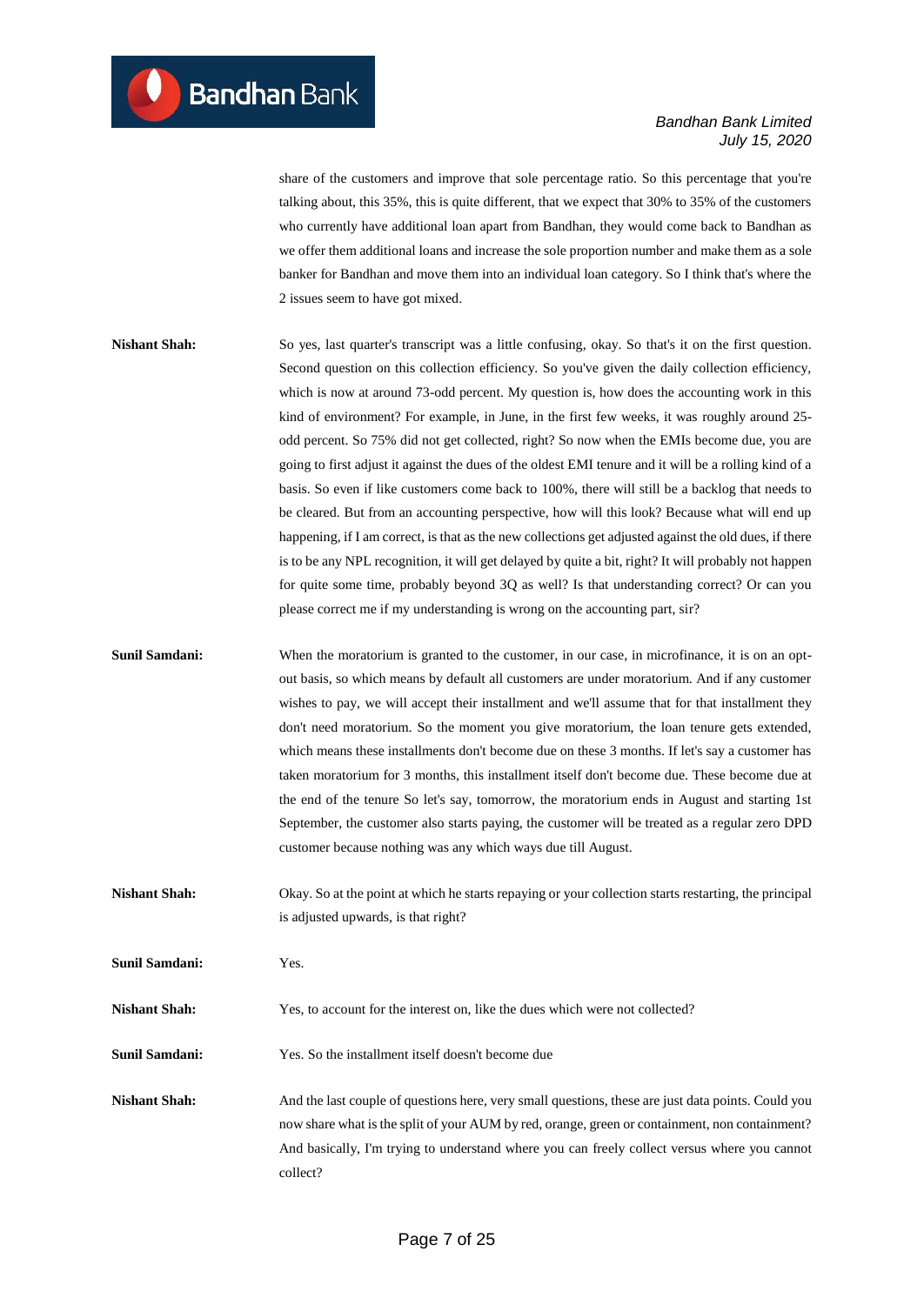- **Chandra Shekhar Ghosh:** I give this a very broad sense on that. I am coming to this my microcredit portfolio, 75% of the portfolio in West Bengal, Assam and Tripura, Bihar, these 4 states. These are the core states of us and these 4 states are states now confirmed case 6.4% of the national total. So that means my core portfolio, 75% is a very less number of case as the COVID. So that the people movement not in a containment in that much effect on us.
- **Nishant Shah:** Okay. That's fine. And just one last data point. In the SME portfolio, could you split it between secured and unsecured? Because if I remember, the SEL portfolio erstwhile was merged with SME sometime back, so could you just give the split between secured and unsecured?
- **Sunil Samdani:** So SEL remains unsecured. It is about 2,000 crores.
- **Nishant Shah:** This is 2,000 crores?
- **Sunil Samdani:** Yes.
- **Moderator:** Thank you. The next question is from the line of Kunal Shah from ICICI Securities. Please go ahead.
- **Kunal Shah:** So, now looking at this kind of a collection efficiency, the trend which has been there, okay till July what we have disclosed. Now what would be the kind of additional provisioning buffer which we would continue to build? So maybe last time also we highlighted that we could continue at more than 1-odd percent, but do we anticipate for an extra 2 more quarters we would be doing it based on the trend?
- **Sunil Samdani:** In our last interaction, we had said that in this financial year if the collection efficiency moves as we have planned, which till date it is moving, we would look at additional credit costs of about 2% to 2.2%. We have already taken 50% of this in this quarter. So what remains now is the normal credit cost which anyway would have happened which we typically guide of 1% to 1.25%.
- **Kunal Shah:** Yes. So maybe that would be like more amortized over the quarter? So there would be no contingency kind of a thing which could come in? Largely, things remain the way it is?
- **Sunil Samdani:** Yes. So if things move the way it is moving, that's how it will be.

**Kunal Shah:** Sure. And maybe any trends? Today, when we look at it, we are saying that maybe 73-odd percent is the collection efficiency. So this would be only for the last week? Or are that the customers who would have come and they would have repaid even the 3 months installments or maybe they would have repaid the entire one month even though they are just coming in the last 1 week? So no doubt it's an improving trend from, say, 25% to 70%, but any proportion of customers who would have made more than the required installments in a particular week?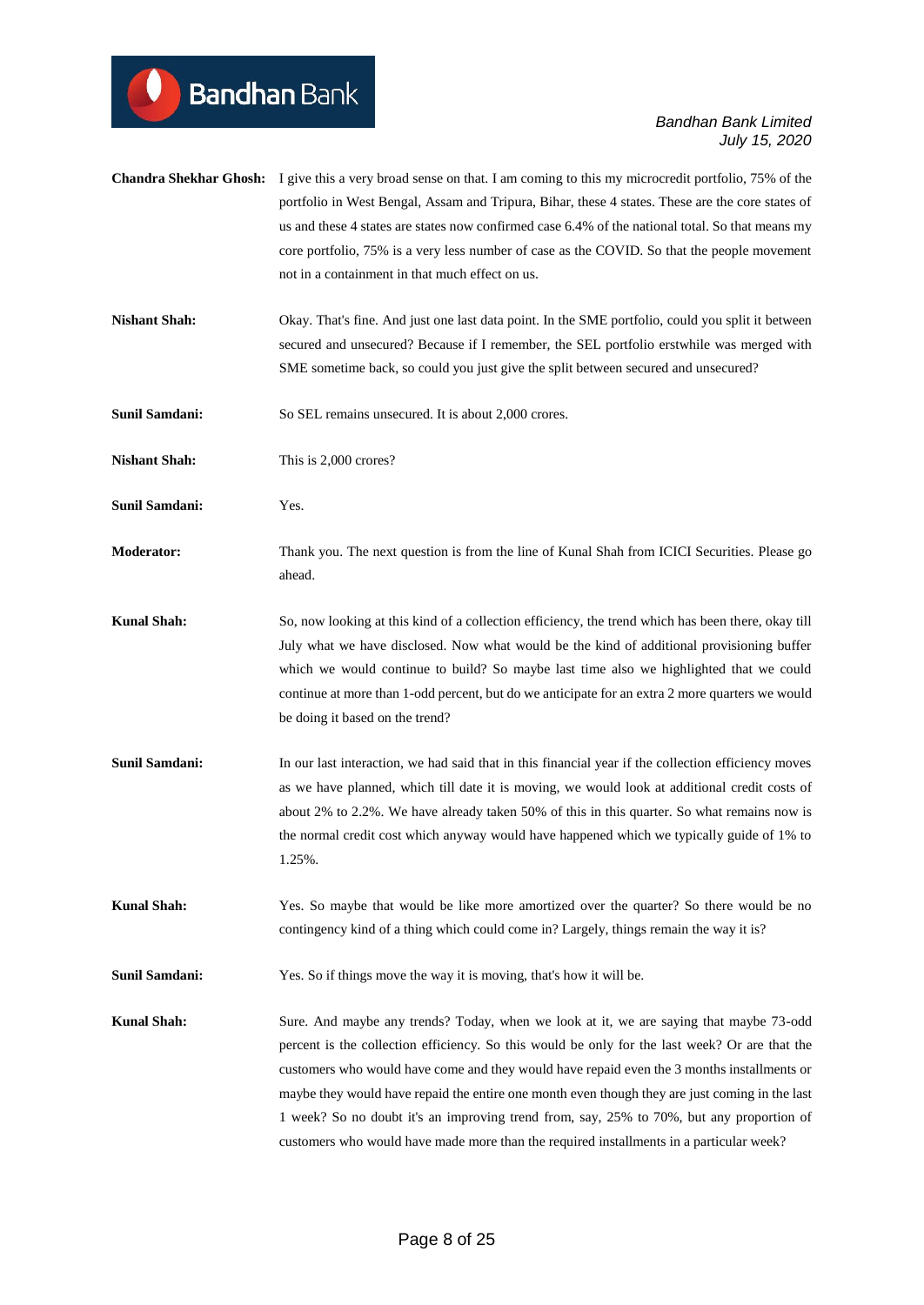**Sunil Samdani:** See, that customer will always be there. There will be few set of customers who would pay more than one installment, but that will be the case in the previous week as well. So we are looking at like-to-like basis. And secondly, even if you look at the number of customers, on the number of customer side also we are looking at 67%, of customers in the month of June paying.

**Kunal Shah:** Yes. No, sir, maybe they are paying, but would it be like, I'm seeing more visibility in terms of my business operations and I don't want to make just a week payment or a fortnight payment, but I'll meet all the dues which are there over the last 2, 3 months. Maybe earlier, I was not able to pay in April and May, but now I'm comfortable. So are there any sort of customers? Or they are just making the payment which is due for that particular week?

- **Chandra Shekhar Ghosh:** As per the previous my practice, find any crisis has come, that time people are like to keep the money in their hand as a reserve. And whatever the regular installment is needed, that will be paying. And second type of customers whose loan has been getting to close, they will lead to the next loan. That time they are coming to pay earlier all installment. Otherwise, they cannot get the loan. So they are coming on that. So this is a way on that. This is the time not a very normal position. So people keep little bit reserves in their hand and so that is the better the large number of customer has given the single installment way on that.
- **Kunal Shah:** And in terms of the OPEX, so when I look at it, apart from employees, so the other operating expenses up year-on-year, no doubt there would have been expansion in the last 12 months, but given such a low business activity, still the other OPEX is up. So should we say that we have more or less bottomed out in terms of OPEX? Or still there is a scope and we can bring down the cost?
- **Sunil Samdani:** No, I think this is the bottom OPEX-to-asset ratio given the doorstep collection and the peopleintensive business. I think we are right there among the industry with the corporates exposure as well. So we don't see any further material reduction in the OPEX percentage per se.
- **Kunal Shah:** And no scope in terms of bringing down some of the expenses as well?

**Sunil Samdani:** No, we've already reduced. If you see, this quarter whatever was possible we've already reduced the expenses.

- **Kunal Shah:** And on the housing, so that is where the moratorium actually number has gone up, okay? So maybe from 13-odd percent to 15-odd percent as well as within the GNPLS, if I look at it, the mortgage GNPLs, there is the addition which has happened out there. So how should we read into this? Maybe across all the portfolios, this is the one wherein there is some utilization both on asset quality as well as moratorium going up?
- **Sudhin Choksey:** Yes. In regards to collection efficiency, you are looking at the figure of April versus June. April, it was around 87%, and which came down to 85% in the month of June. Many of our customers are on ECS and NACH**.** So in the month of April, the ECS had passed through and therefore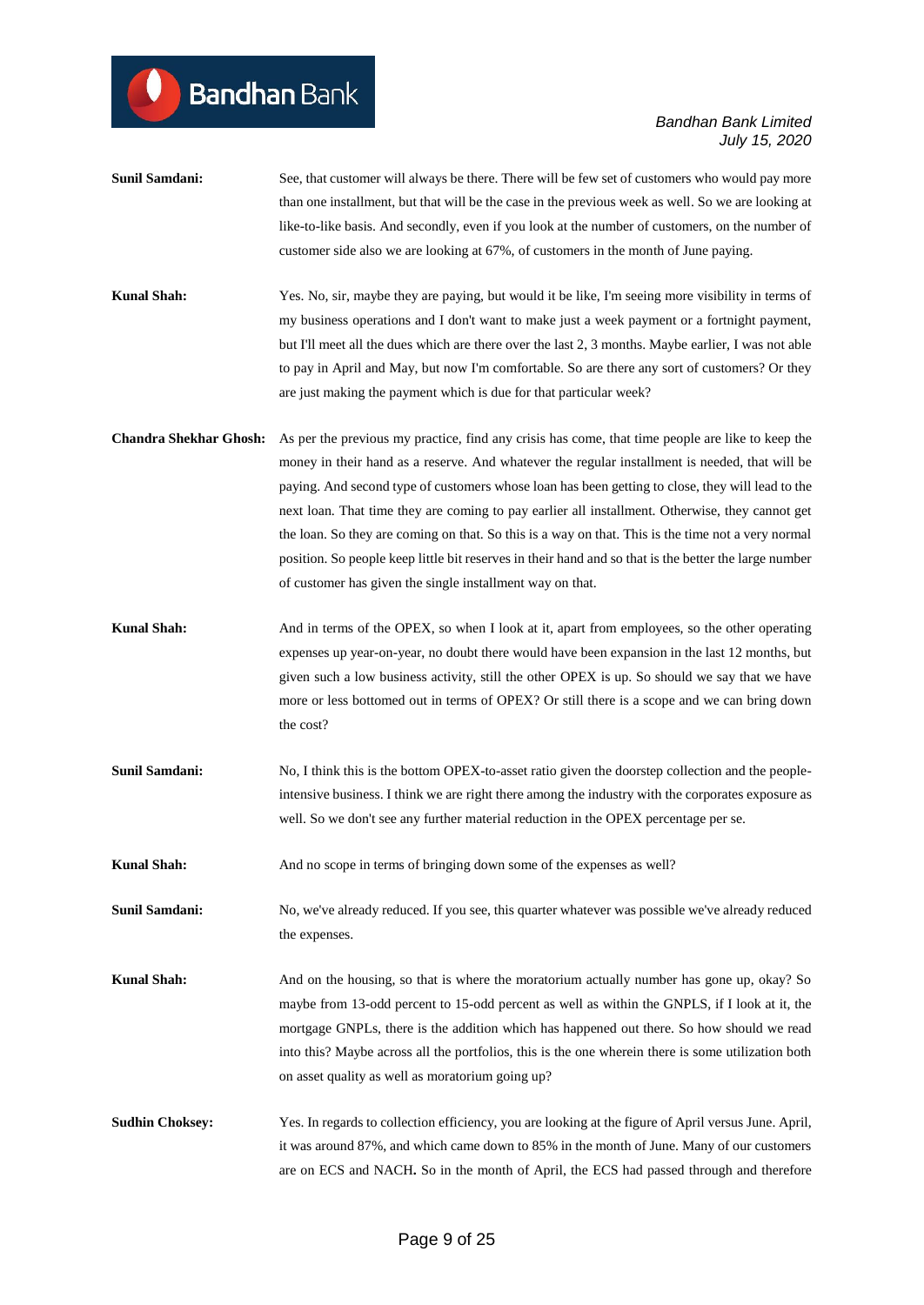obviously the efficiency was better. And the customers who would have opted for the moratorium, probably they didn't pay for the month of June. So I think that marginal decline is on account of that. Your observation regards to increase in the NPA has been there. That has marginally gone up, especially on our mortgage loans and loan against property. I think that is where the NPAs have slightly increased during this quarter.

- **Kunal Shah:** But they would have not taken moratorium and that's the reason they are getting split?
- **Sudhin Choksey:** Yes, that is correct.

**Kunal Shah:** And one last question in terms of what was PSLC income this quarter? And how much would it be for the annual?

**Sunil Samdani:** 474 crores is the PSLC income we've done during the quarter as against the full year income of 453 crores. And our policy of accounting PSLC, we amortized it over the four quarter. So accordingly we have booked PSLC income of 119 crore in Q1 FY21.

- **Kunal Shah:** So this quarter, it would be 1.1 1.2?
- **Sunil Samdani:** It is 119 crores.

**Moderator:** Thank you. The next question is from the line of M. B. Mahesh from Kotak. Please go ahead.

**M. B. Mahesh:** I have 2 questions from my side. How do you define collection efficiency in the organization?

**Sunil Samdani:** So we look at total customers. So assuming if no moratorium was offered what would have been the total demand and against that what is it that we have collected.

**M. B. Mahesh:** Sunil, just one question. In the past, I think Mr. Ghosh has alluded as well, is that many customers have also the option to prepay a loan or make extra payments only against the installment. Would that also be included when you're looking at collection efficiency?

**Sunil Samdani:** So loan closure will not include. But if, let's say, a customer has paid 2 installments, instead of one, that will form part of it.

**M. B. Mahesh:** It will form part of it. Is there any significance of that number when you're calculating a collection estimate in this, let's say, in the last few months?

**Sunil Samdani:** The best way to look at is number of customers paying, right? So, number of customers paying for us is also around 67%.

**M. B. Mahesh:** Perfect. Okay. That's very useful. Sir, just one clarification. The billings, the numerator will have any payment which the customer makes, whether it's past payment, prepayment, anything which you get in the month divided by the total billings for that specific month?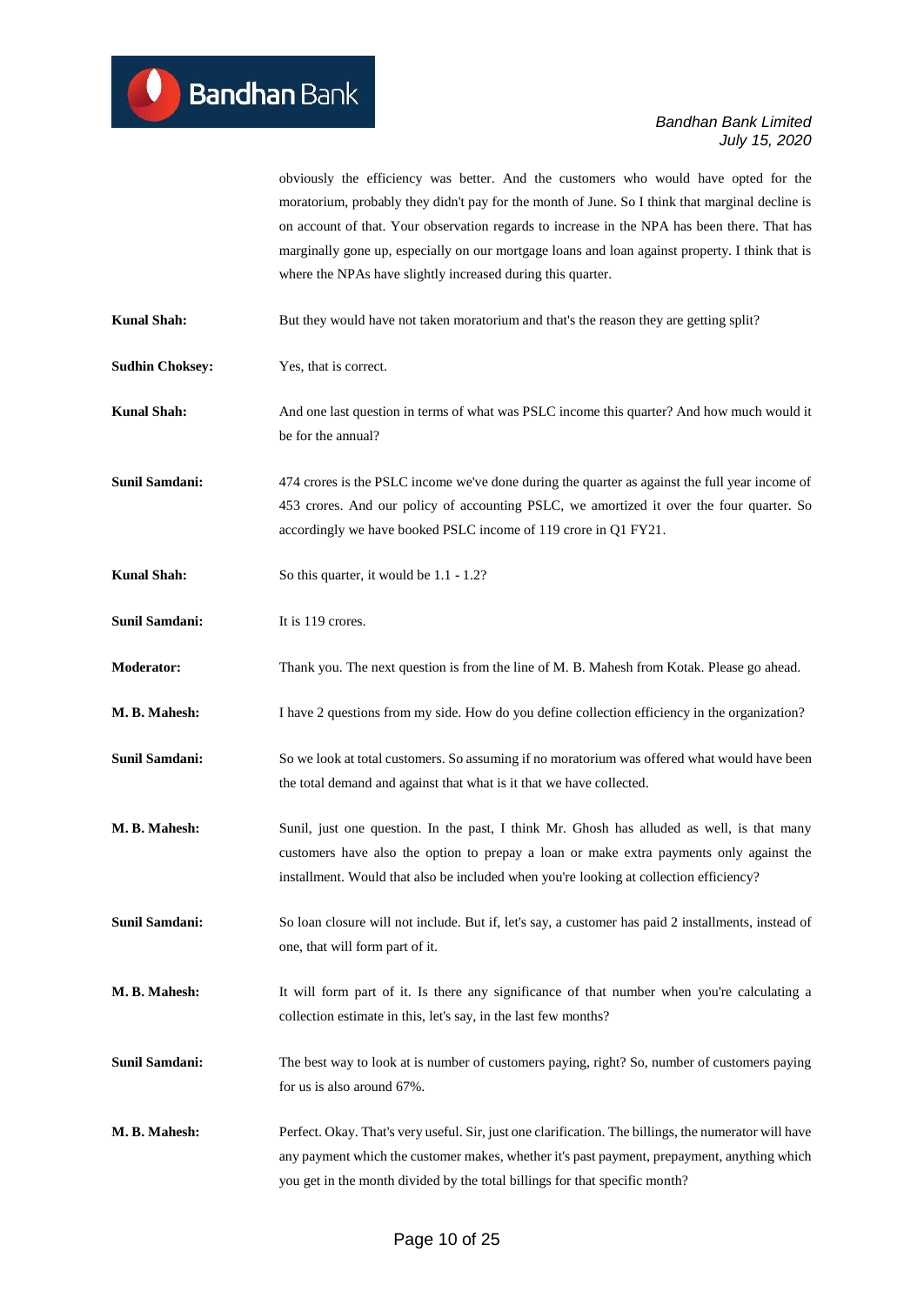## Bandhan Bank  $\bf{O}$

*Bandhan Bank Limited July 15, 2020*

| <b>Sunil Samdani:</b>         | No, numerator will not include loan closure.                                                                                                                                                                                                                                                                                                                                                            |
|-------------------------------|---------------------------------------------------------------------------------------------------------------------------------------------------------------------------------------------------------------------------------------------------------------------------------------------------------------------------------------------------------------------------------------------------------|
| M. B. Mahesh:                 | Perfect. The second question to Mr. Choksey, if you could just tell us, is the situation on the<br>ground on the mortgage book reached a point where you are now comfortable in looking at<br>giving a credit cost number?                                                                                                                                                                              |
| <b>Sudhin Choksey:</b>        | Okay. Credit cost in terms of the NPAs, I can share with you. I think our NPAs are around 1.37%<br>as on 30th of June, which was around 1.3% of the outstanding loan portfolio. So it has gone up<br>from 1.30% to 1.37%.                                                                                                                                                                               |
| M. B. Mahesh:                 | That's right. I just wanted to understand do you think with this collection efficiency, have you<br>reached a state where it's moving closer to normalization? Or do you think you would have to<br>reach to, let's say, 90%, 95% on a consistent basis before you can say that, look, the portfolio<br>has stabilized from that perspective?                                                           |
| <b>Sudhin Choksey:</b>        | I think that is correct. We will have to wait and see the consistency and when our collection<br>efficiencies goes up almost beyond 90% consistently, then probably we'll be able to get<br>confidence that the numbers should remain steady on that count.                                                                                                                                             |
| M. B. Mahesh:                 | Perfect. And my final question to Mr. Ghosh. It's a standard question, just finishing it off. Has<br>there been any progress on the promoter stake?                                                                                                                                                                                                                                                     |
| <b>Chandra Shekhar Ghosh:</b> | My repeat of this answer, yes, given the very important on this, but it is not the time today to say<br>about it.                                                                                                                                                                                                                                                                                       |
| M. B. Mahesh:                 | Perfect. Just wanted to, because just trying to see if there has been any development this quarter?                                                                                                                                                                                                                                                                                                     |
|                               | Chandra Shekhar Ghosh: If you see that many of things are happening now, no, I cannot be like to mention that point,<br>which is new paper has come from the regulator. So will be like to see that because now we have<br>been very much important on that as the collection efficiency increase and provide the credit<br>people, livelihood can be increased, and this is very important for us now. |
| <b>Moderator:</b>             | Thank you. The next question is from the line of Saurabh from JPMorgan. Please go ahead.                                                                                                                                                                                                                                                                                                                |
| Saurabh:                      | Sir, just one question. Of this macro prudential provision you have, how much of that will relate<br>to the microfinance business?                                                                                                                                                                                                                                                                      |
| <b>Sunil Samdani:</b>         | So about I would say $\sim$ 75%-80% of this will go towards micro.                                                                                                                                                                                                                                                                                                                                      |
| Saurabh:                      | Of the 1,700 crores or it is the standard assets of 1,475 or should I take 1,775?                                                                                                                                                                                                                                                                                                                       |
| <b>Sunil Samdani:</b>         | See, the estimate of the stresses that we have done and the way we have estimated the ultimate<br>loss given the current scenario and the collection efficiency across all verticals, right? Basis that,<br>we believe that whatever is the ultimate loss, $\sim$ 75% will be contributed by micro.                                                                                                     |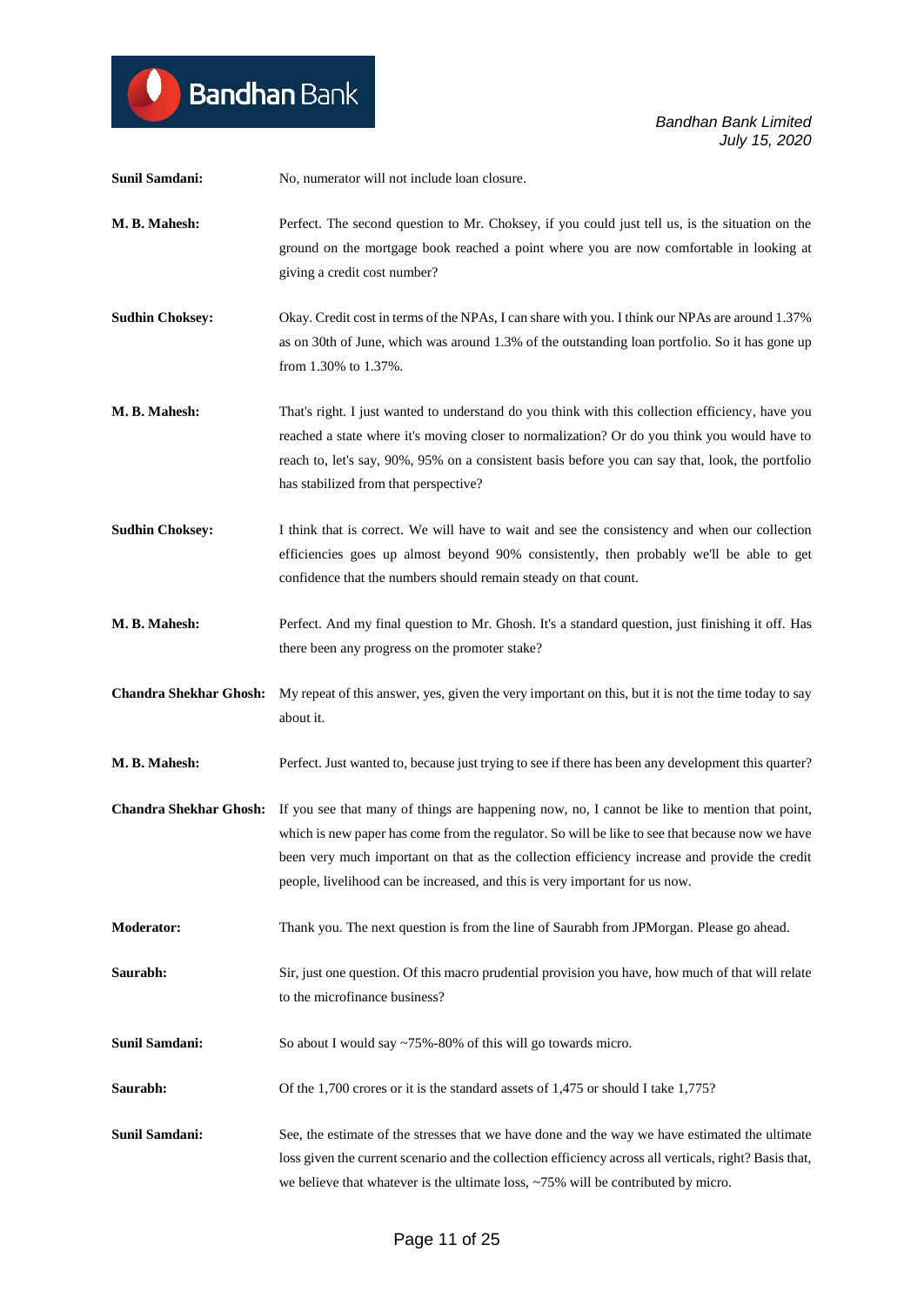**Moderator:** Thank you. The next question is from the line of Eric Chan from Buena Vista Fund Management. Please go ahead.

**Eric Chan:** Mr. Ghosh, I want to just clarify 2 points. You mentioned that under the current trend you're expecting by September, can you give me a bit more color on how the DBOs normalizing of activities in terms of holding certain meetings and taking application for new loan so that I can understand how the asset growth and disbursement trends going forward? And if that was normalized, would the extra DBO that was previously higher still be maintained towards the normalization?

- **Sunil Samdani:** And if we talk about the disbursement trends, look at micro banking to start with. Micro banking for us, there are 2 important factors. One is the seasonality factor. So historically, we've seen that Q1 and Q2 has been a muted quarter for us in terms of disbursement. And bulk of the growth comes in Q3 and largely in Q4. Here again, what we are seeing this time, the growth typically is a factor of existing customers and the new customers. Historically, we've grown at 30% plus year-on-year in micro banking. If you break up that growth, about 10% of the growth comes from the new customer and the rest is from the existing customers. So clearly, the new customer acquisition rate will slow down in this financial year till the situation and the infection comes under control. But the existing customers, where we have the track record and they have started their business, we see there as an opportunity to increase our book and consolidate the debt of the existing customers. So that's how we look at the growth side of the story. If I'm not mistaken, your next question was on the provisioning side or on the loss calculation side if you can repeat that question?
- **Eric Chan:** Sorry, the second part of the first question was about the extra field officers that we hire. We hire one extra field officer to handle the door-to-door collections during the lockdown period. And when you go towards September, when you're expecting normalizations, should we expect that field officer per rural branch to be maintained or to go back to the previous ratio?
- **Sunil Samdani:** There are 3 things. Today, we've added extra field officers because we are not having fullfledged group meetings. And it's more of a smaller group and door-to-door collection. So these field officers will eventually get utilized in 2 ways. One is, typically, we have 8% to 9% attrition. So as the attrition happens, these additional staff can be used as a replacement. And two is for the expansion. Once the situation normalizes, typically we expand our network by almost 8% to 10% every year. So once we start new branches, we will have a ready staff available with experience to be posted in the new branch to start that business. So that's the medium-term outlook on utilization of these additional officers.
- **Eric Chan:** Last question. Given the higher, at least in the short term, higher lending risk profile in general, for both the housing as well as the microfinance business, is there any change in lending practice, lending terms compared to pre COVID?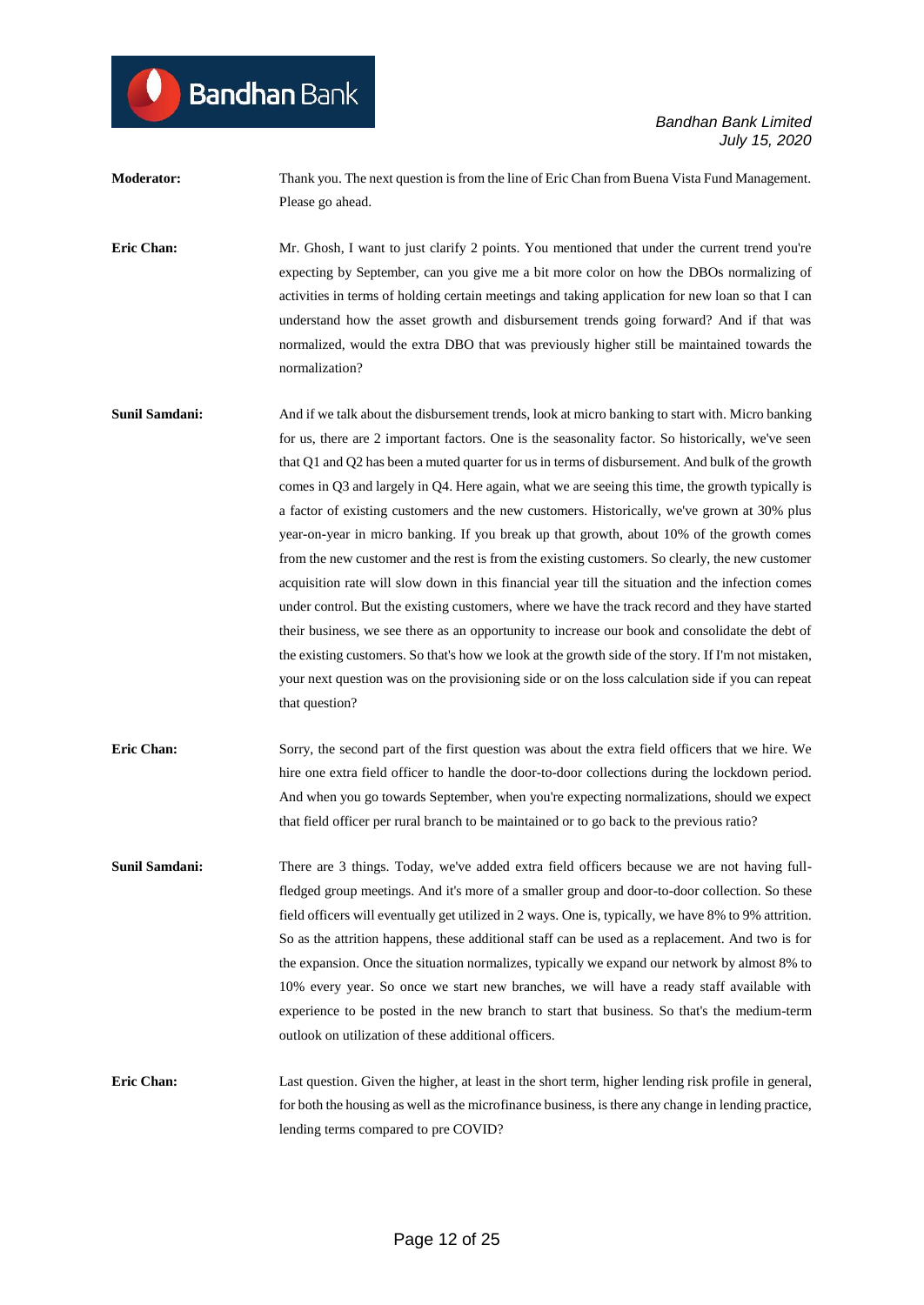| <b>Sunil Samdani:</b> | No. I mean, at the model both on the micro banking side and the housing side are very time<br>tested models. These models have gone through many challenges historically. So the core model<br>remains the same. Tactically, what we have done till the time there is infection around, instead<br>of a larger group meetings, we have broken the group into a smaller group and the focus is more<br>on door-to-door collections. But on the whole, the model remains the same. Once the situation<br>normalizes, we intend to go back to the same model.                                                                                                                                                                                                                                                                                                                                                                                                                                                                                                                                                                                                                                                                              |
|-----------------------|-----------------------------------------------------------------------------------------------------------------------------------------------------------------------------------------------------------------------------------------------------------------------------------------------------------------------------------------------------------------------------------------------------------------------------------------------------------------------------------------------------------------------------------------------------------------------------------------------------------------------------------------------------------------------------------------------------------------------------------------------------------------------------------------------------------------------------------------------------------------------------------------------------------------------------------------------------------------------------------------------------------------------------------------------------------------------------------------------------------------------------------------------------------------------------------------------------------------------------------------|
| Eric Chan:            | Alright. So no change in terms, no change in lending rate through those customers?                                                                                                                                                                                                                                                                                                                                                                                                                                                                                                                                                                                                                                                                                                                                                                                                                                                                                                                                                                                                                                                                                                                                                      |
| <b>Sunil Samdani:</b> | So to the old customers, , for additional loans, there we are charging 1% higher from 17.85% to<br>18.85%.                                                                                                                                                                                                                                                                                                                                                                                                                                                                                                                                                                                                                                                                                                                                                                                                                                                                                                                                                                                                                                                                                                                              |
| <b>Eric Chan:</b>     | Alright, 1% higher.                                                                                                                                                                                                                                                                                                                                                                                                                                                                                                                                                                                                                                                                                                                                                                                                                                                                                                                                                                                                                                                                                                                                                                                                                     |
| <b>Moderator:</b>     | Thank you. The next question is from the line of Adarsh from CLSA. Please go ahead.                                                                                                                                                                                                                                                                                                                                                                                                                                                                                                                                                                                                                                                                                                                                                                                                                                                                                                                                                                                                                                                                                                                                                     |
| Adarsh:               | Yes. Sir, one question I wanted to ask. Microfinance business, there is always calculated<br>affordability of the product, right, from an angle of household income. A lot of these families<br>would have like migratory, one of the family member may be the male member working out.<br>And that part of the income would have got impacted, right, in a fair number of cases. I just<br>wanted to understand, do you have any sense of how that is exceeding and eating into, say, than<br>we have in the past, quantified a household income of, say, 25,000 or 30,000. Can you give some<br>sense as to even an approximate sense as to how the labor migration could have impacted the<br>household income?                                                                                                                                                                                                                                                                                                                                                                                                                                                                                                                      |
|                       | Chandra Shekhar Ghosh: First point on that, the micro credit. We are not lending to the borrower who have not any<br>enterprise. We are not giving the start-up even also. So for that reason, who are running the<br>business, we are lending to them. Yes, which is as per my knowledge, our borrower's husband,<br>when the income is increased, you say that our study last time also we have had business income<br>of the family, their principle income. And earlier some of the few borrowers' family, the husband<br>was outside of Bengal or state. So they are now returned back in the time of that when they've<br>seen that their wife is running very good business, and they have started another business in the<br>same family. So that time, they are returning back on that. But as of now, I have not any that<br>much of the people who are migrated to others and coming back on that. Sometimes happened,<br>it is in seasonal labor. Sometime of the harvesting of the paddy, that time will go for a month,<br>for 15 days and return back. So some of the borrowers' husband was there, but not in a<br>permanent, we have not seen in that types of husband as a migrant labor in our borrower<br>category. |
|                       |                                                                                                                                                                                                                                                                                                                                                                                                                                                                                                                                                                                                                                                                                                                                                                                                                                                                                                                                                                                                                                                                                                                                                                                                                                         |

Adarsh: And one more question on the housing mortgage moratorium just sitting in. Sir, again, coming back to the same thing, our moratorium is about 15%. Now the only thing is that, where it was 13% in April and 15% now, the general expectation would have been that the number of people under moratorium 2 would be lower than moratorium 1, simply because some people may have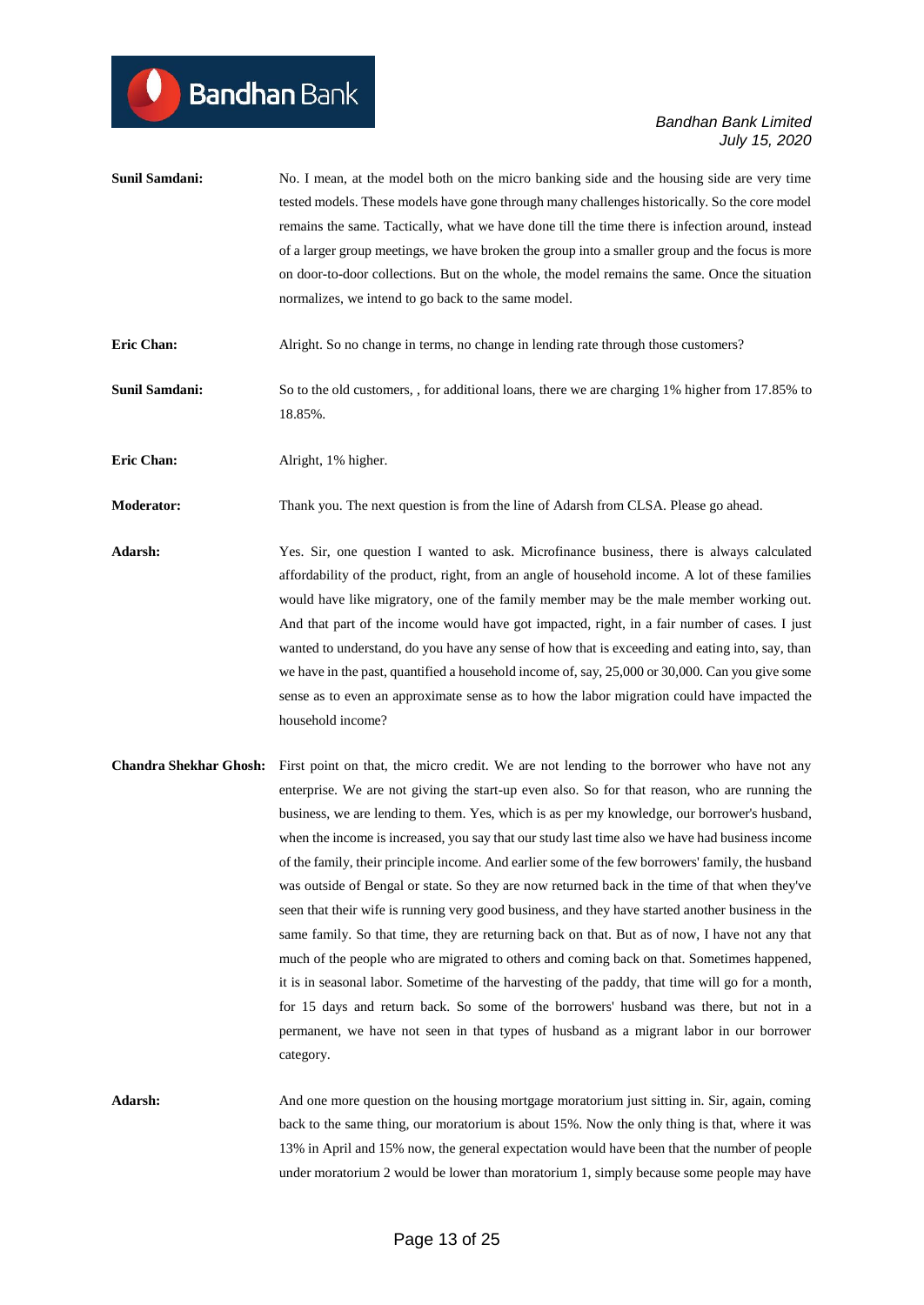chosen moratorium 1 out of fear. It was just a way to conserve cash, right? And usually, most companies, right, that we interact with, are kind of indicating that moratorium 2, which is you'll have to opt for moratorium 2. That proportion of borrowers are probably coming down. So why wouldn't we have seen that kind of a change in our customer base also, right, like why has the 15% remained constant?

- **Sudhin Choksey:** See, I think, as I explained to you earlier, and as Sunil also explained on the collection efficiency, the way the bank has been calculating, these are in respect of the money which we collect and we receive from the customers. The number of moratorium opted by the customer, obviously, for the phase 2 has been lower than the phase 1. In the month of April, as I mentioned to you, large number of our customers, almost 80% to 85% of the customers are on ECS. So their ECS on April had already passed through. And obviously, therefore, there was no question of refunding or giving a moratorium on that. But once the moratorium period progressed, obviously in the month of May, this money we didn't get it. And in the month of June, therefore, the figure has slightly come down, but the number of customers opting for a moratorium under phase 2 is certainly 20% at least lower than the phase 1.
- **Adarsh:** So you're saying, basically, don't look at April. You would have had a higher number than the 13% in May. And after that, the number has dropped to 15%, broadly?
- **Sudhin Choksey:** That is correct.

**Moderator:** Thank you. The next question is from the line of Deepak Gupta from Reliance Nippon Life Insurance. Please go ahead.

**Deepak Gupta:** Sir, I just wanted one clarification. What would be the collection efficiency for the bank if one considers that the customer has cleared all his outstanding as of 30th of June?

**Sunil Samdani:** No. That scenario, it's very difficult. One, we've not calculated that. And two, in our system also, once you give moratorium, then the due itself gets postponed at the end of the tenure, So the best way to look at is to look at customers who were assuming if there was no moratorium, what would have been the demand and against that what has been the collection. What is also important here in the collection efficiency is to understand the behavior of customers. Are there customers who are paying, let's say, who paid the first installment in the first week of June, what percentage of those customers have continued to pay till the end of June? The answer is 99%, So once the customer has started paying installments, 99% of them have continued paying installments, all 4 installments.

**Chandra Shekhar Ghosh:** See. This type of customer actually is a behavioral category. If their behavior has come as a regularized, automatically all our previous dues, they are automatically paying to us.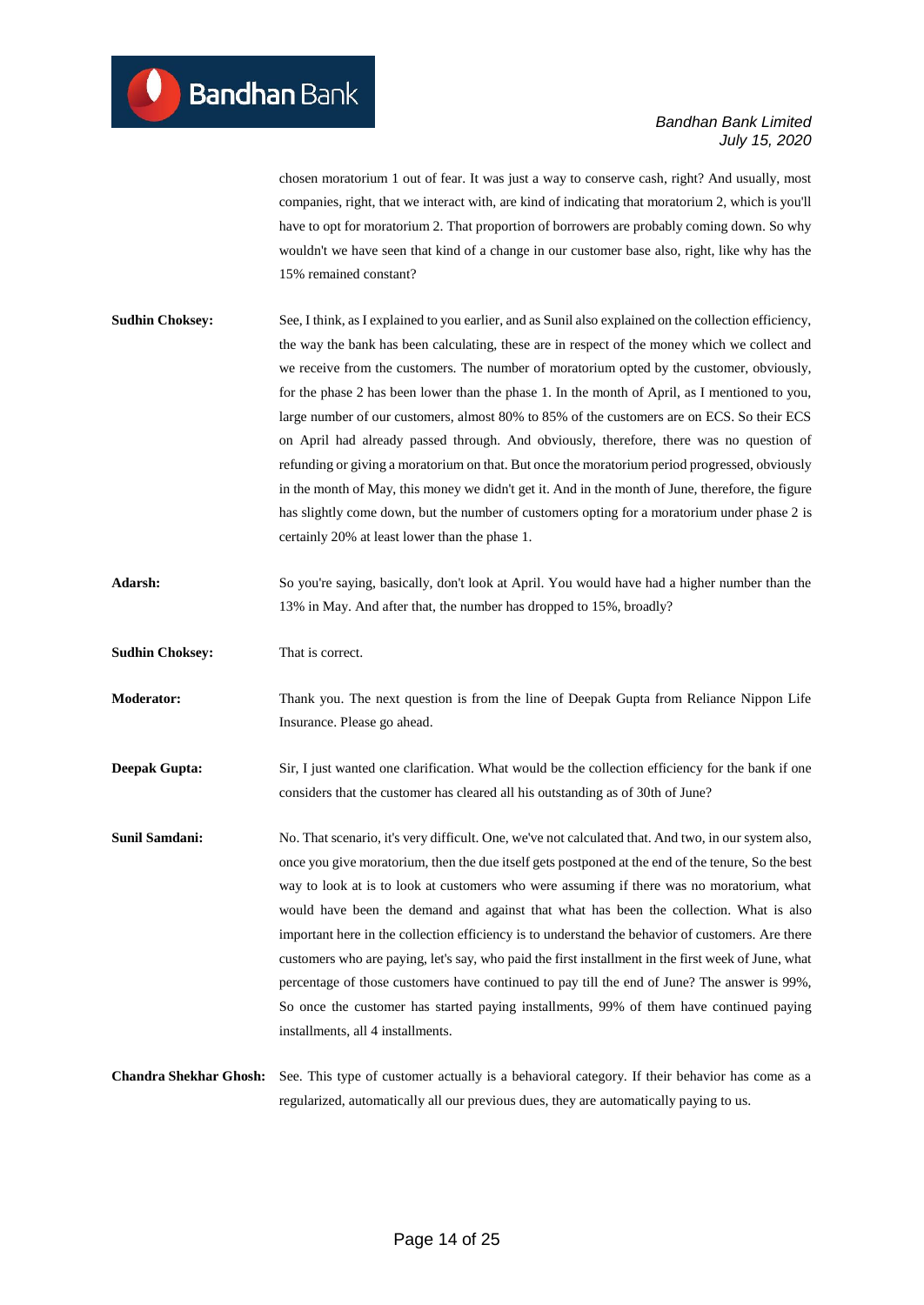**Deepak Gupta:** Sir, I understand that, sir, but if the customer has paid all installments in the month of June, you will be adjusting those installments against his outstanding for the month of March or Feb. Am I correct in understanding?

**Bandhan** Bank

- **Sunil Samdani:** What we are saying is the month of March from starting 21st of March, April and May, since there was a moratorium, that due itself has been postponed till the end of tenure. So nothing was due in April and May. So there is no question of adjusting it against the April and May installments.
- **Moderator:** Thank you. The next question is from the line of Rahul Jain from LionRock Capital. Please go ahead.
- **Rahul Jain:** Sir, couple of questions. One is, within the MFI space, you mentioned about Rs. 22 billion of loans on individual basis. Can you clarify like what essentially are these loans? Like, is it something which you have started recently? Or it has been always there?
- **Chandra Shekhar Ghosh:** No, it has been started a little bit 1 year before and diluted and now it has been like coming on that to normalize. So that earlier, I have been maybe explained on that, but again I'll say that. 58 lakhs of micro credit borrowers, which is 51% of the total borrowers are the 4 years and above, that means up to 20 years their age. 16 lakh borrowers who are 14% of the total, Rs. 1,00,000 to Rs. 1,50,000 loan. And 40 lakh borrowers who are 35% of the total borrowers, Rs. 50,000 to Rs. 1,00,000 loan. So we see that another data is there, 50% of borrowers have the single loan only from Bandhan. So we feel that there is opportunity with this customer. Long term with us, they are growing very good as a business, multiple business, will be like to promote them as a MSME. So that in the sole we will be like to consolidate it on that. 30% of our borrowers have another 1 loan from other entity. So if we like to consolidate it all on that, so whatever they have need in the money, in the purpose of housing, in the purpose of business, we will be like to provide and very especially will be taken care of them, individually assess their credit, and individually will be like to take them. That is not in a group lending. This is not in a weekly collection, monthly collection and customer will come to the office to repay. And that is the plan we have been taken. And 1 year before pilot and at last 6 months we have started on that in a good way. That is the amount has come in the 2,200 crores on that.
- **Rahul Jain:** And the terms of these loans like because they are individual loans, so they are obviously not required to go for weekly meetings.
- **Chandra Shekhar Ghosh:** Yes.
- **Rahul Jain:** Would they be paying every week or every month?
- **Chandra Shekhar Ghosh:** No, I mentioned it on that. It is individually assessed. It will be not assessed by the micro credit branch's head. It will be area managers above the one level and separate person. And assessment of these customers, separate person, separate way. And she has not need to go to the group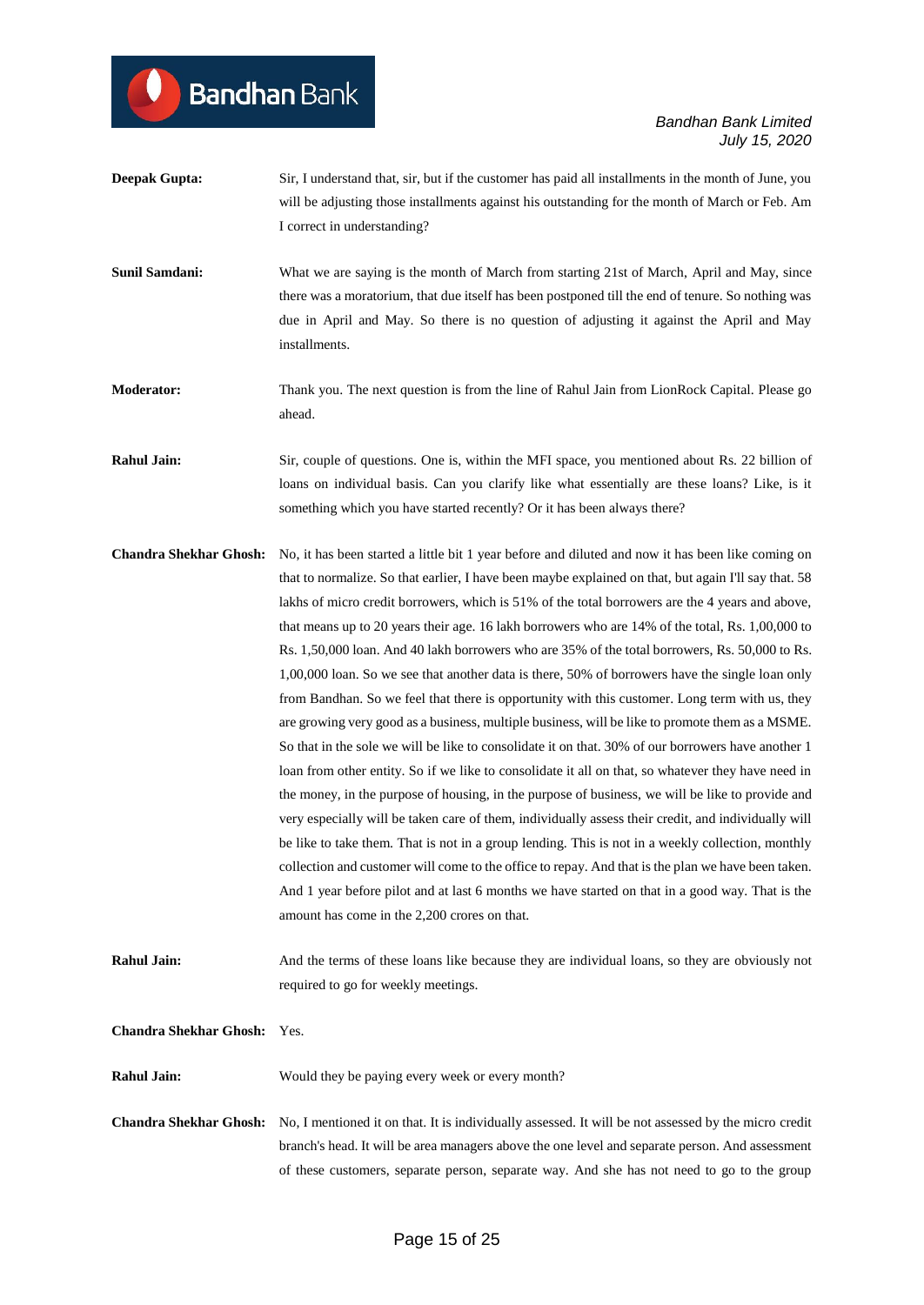meeting. It is not weekly installment. It's a monthly installment, and customer will come to office to repay, not we are going to customer house to collect. These are the something of the feature of this product.

**Rahul Jain:** Okay. And the second question was about buying the portfolio through IBPC on the mortgage side. So what's the driver behind this? And on our own, would we be looking at going on with the disbursement on a normalized basis within the housing finance portfolio? Or at this point of time, the entire focus is only on collections, and disbursements are still going to be quite low for some time?

- **Sunil Samdani:** See, the portfolio buyout under IBPC that we did, it's more of a liquidity management exercise because we are issuers of IBPC as we have lot of priority sector loan So we issue it at a low rate and to deploy that money, because reverse repo today has come down substantially. So if we can match a tenure and deploy by buying a non-PSL loan against that, we can make a decent spread. So this is more of a money market exercise to earn that extra spread. So between selling and buying, we make a spread of 100 basis points plus.
- **Rahul Jain:** And with respect to normalized disbursement on a regular basis, like are we increasing disbursements on a regular basis? Or disbursements are likely to be subdued for now?
- **Chandra Shekhar Ghosh:** Disbursement increasing
- **Rahul Jain:** In housing finance, in mortgage.
- **Sudhin Choksey:** Yes. Disbursements have been on gradual increase. I think in the month of June, the disbursements were almost to the 77% of our pre-COVID level. I think in February, we have disbursed around close to 300 crores. And I think in month of June, around 240 crores we have done it.
- **Moderator:** Thank you. The next question is from the line of Mihir Ajmera from ENAM Holdings. Please go ahead.
- **Mihir Ajmera:** Just had a question on, what's your strategy in bringing the promoter holding down to 40%?
- **Sunil Samdani:** I mean, we've discussed this question many times. Ideally, if we have an opportunity, we would want to merge the holding company with the bank because that kind of solves the problem immediately. So we would await clarification from RBI and the committee that they have formed, which is likely to issue the paper for discussion by 30th September. So if we see an opportunity there, we would accordingly request RBI. Alternatively, holding company always have the option to do a secondary sale.
- **Mihir Ajmera:** Thanks for the clarification. And lastly, just on the moratorium number, it's around 24% for the bank, that will be like 100 minus the 76%, which is the collection efficiency?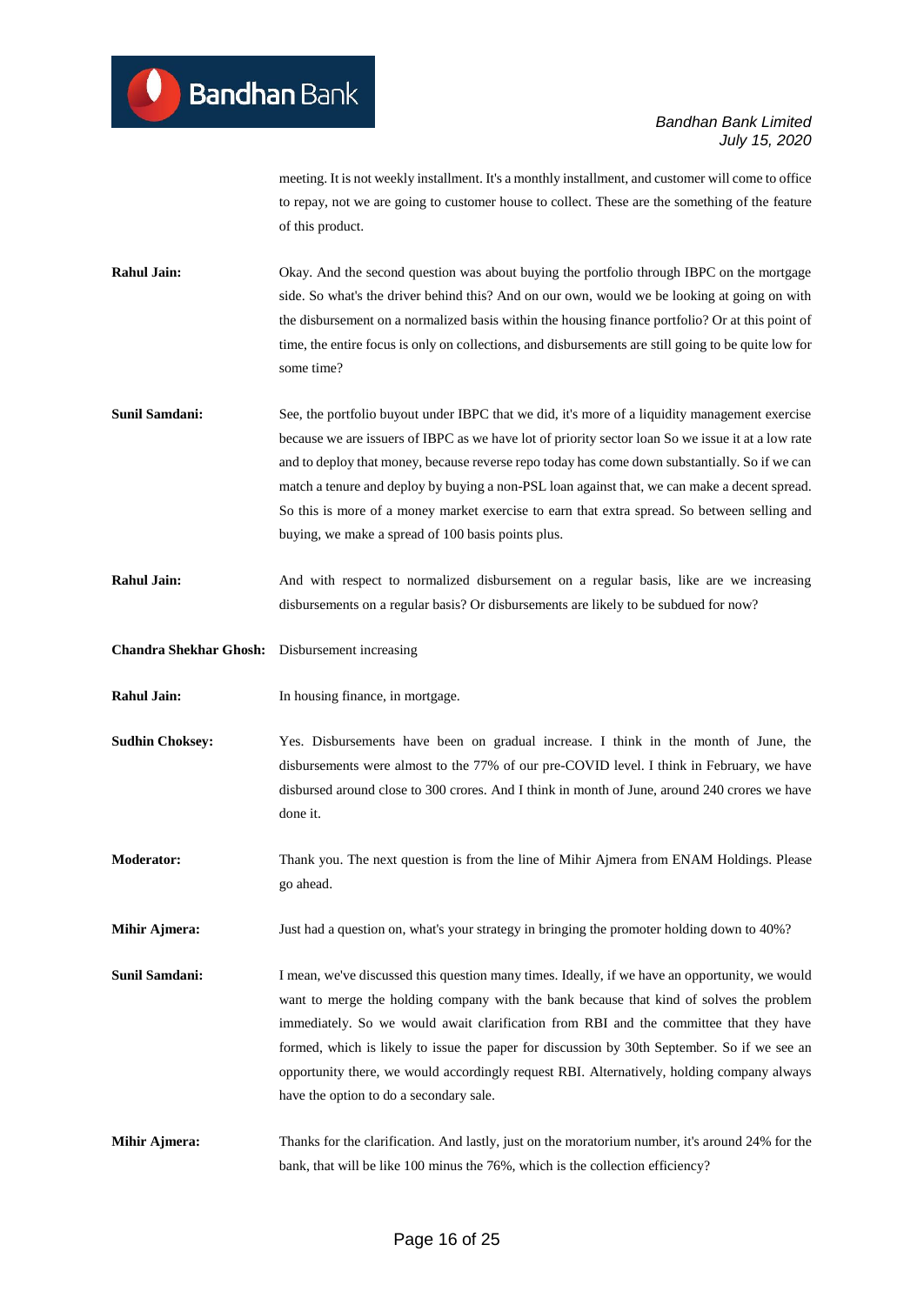**Sunil Samdani:** So the moratorium could be different because the moratorium is on an opt-out basis, right, and not the customer opting for it. The better way to look at moratorium is the customers who have not paid to be considered as moratorium, right. So since 76% have paid, 24% becomes the moratorium.

**Moderator:** Thank you. The next question is from the line of Jai Mundhra. Please go ahead.

**Bandhan** Bank

**Jai Mundhra:** Sir, if you can comment on maybe the early signs of any political interference in the collection, in maybe select district of select states such as Punjab, Maharashtra?

**Chandra Shekhar Ghosh:** We have not seen in this situation in this time. And this is more on that if you see that the central government and all are happy to disburse the money to people. So if it is not collection, disbursement also not happened. So this is a very different behavior we are seeing that, very good positive behavior of all public community people and the political people.

**Jai Mundhra:** Sure, sir. And sir, if you can talk about any implication on Bandhan Bank from the upcoming state election, maybe in the state of Bihar and West Bengal, what could it imply going ahead? Your thoughts?

**Chandra Shekhar Ghosh:** I many times have given this answer. I have been like to same this answer on that, this is the people are running the livelihood program, they need the money. They continue the relationship in any circumstances with us. I feel that in the state which you mentioned, every year, I face the election. That is in central election, assembly election and Lok Sabha election, panchayat election. Every year, they won election. So my customer also habituates on that. And very good thing on that, that level of the customer and they are very much focused on their livelihood. So that it is again proved on that. 2 months totally lockdown. When it is opened, again started the repayment. They not like to say that, no, I cannot give. They only say that open the lockdown. And when opened the lockdown, you see that now 73% collection has come. So that is a very big way I feel. It's my previous experience, election will come and the government will be like to continue or change. That is another part, but that will be not impact to this customer level.

**Moderator:** Thank you. The next question is from the line of Nishant Shah from Macquarie. Please go ahead.

Nishant Shah: Just like follow-ups, which are more like clarificatory in nature. So on the collection efficiency, in one of the previous answers you described it as any collections received from customers except for loan closure divided by the billings for that month, right. So if a customer is under moratorium, will his dues be considered as billing for the month in the denominator or is the 72% calculated without including those?

- **Sunil Samdani:** No. So all customers, whether moratorium or not, will form part of denominator.
- **Nishant Shah:** Perfect. So that's one. And secondly on active loans, so when you say about 5% of people have received loans for new businesses, this is 5% of the active customers, right, of 11.2 million?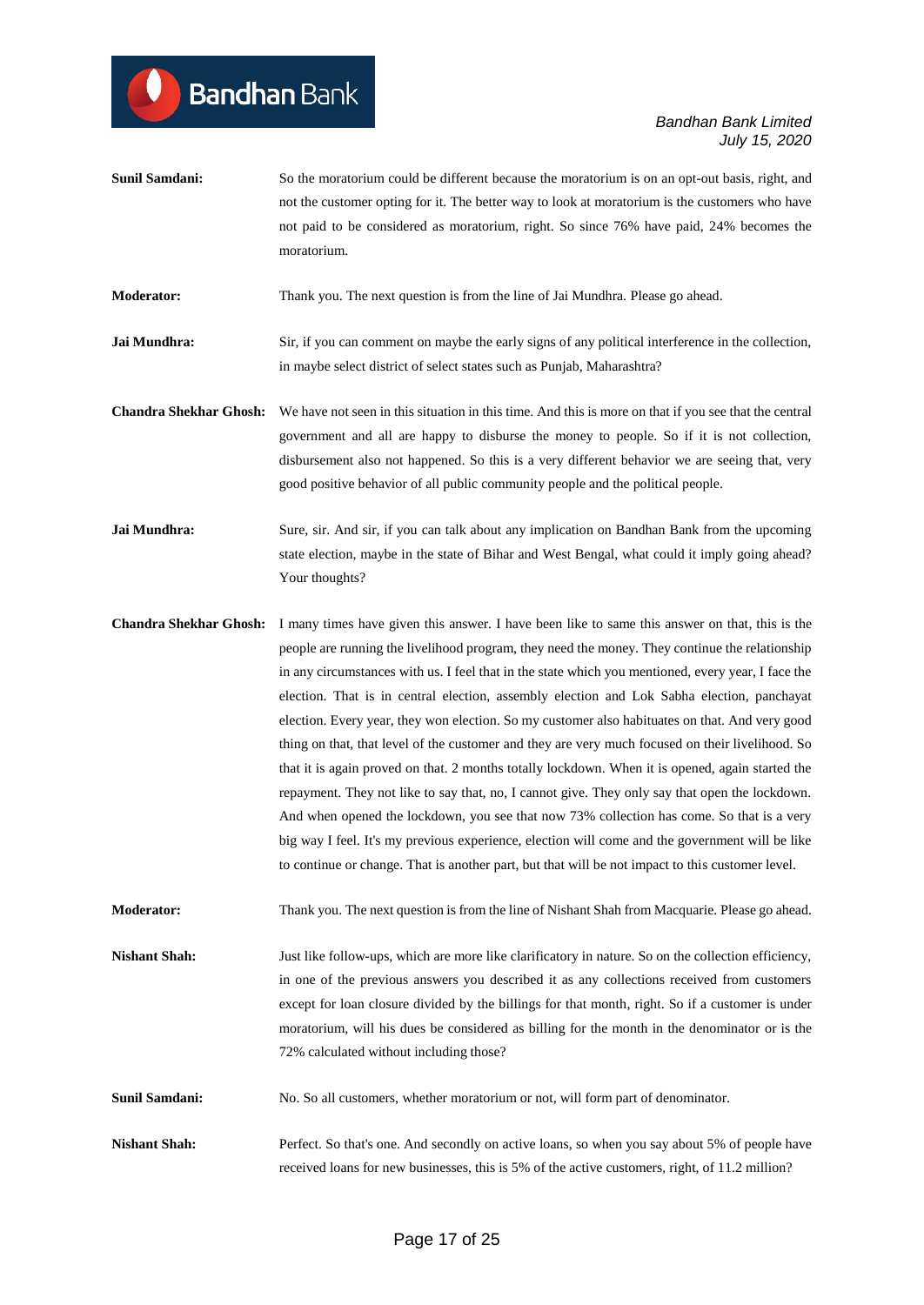| Sunil Samdani:                | Yes.                                                                                                                                                                                                                                                                                                                                                                                                                                                                                                                                                                                                                                                                                                                                                                                                                                                                                                                                                                                                                                                                                                                                                                                                                                                                                                                          |
|-------------------------------|-------------------------------------------------------------------------------------------------------------------------------------------------------------------------------------------------------------------------------------------------------------------------------------------------------------------------------------------------------------------------------------------------------------------------------------------------------------------------------------------------------------------------------------------------------------------------------------------------------------------------------------------------------------------------------------------------------------------------------------------------------------------------------------------------------------------------------------------------------------------------------------------------------------------------------------------------------------------------------------------------------------------------------------------------------------------------------------------------------------------------------------------------------------------------------------------------------------------------------------------------------------------------------------------------------------------------------|
| <b>Nishant Shah:</b>          | So roughly around 5,60,000 and you mentioned that the average ticket size is around Rs. 35,000.<br>So roughly around 2,000 crores is what has been disbursed.                                                                                                                                                                                                                                                                                                                                                                                                                                                                                                                                                                                                                                                                                                                                                                                                                                                                                                                                                                                                                                                                                                                                                                 |
| <b>Sunil Samdani:</b>         | No. That is for top-up loan. The overall average disbursement ticket size is 46,500. I'll give you<br>the exact number.                                                                                                                                                                                                                                                                                                                                                                                                                                                                                                                                                                                                                                                                                                                                                                                                                                                                                                                                                                                                                                                                                                                                                                                                       |
| <b>Nishant Shah:</b>          | No. I mean only for the loans given to the 5% customers.                                                                                                                                                                                                                                                                                                                                                                                                                                                                                                                                                                                                                                                                                                                                                                                                                                                                                                                                                                                                                                                                                                                                                                                                                                                                      |
| <b>Sunil Samdani:</b>         | So that will include the customers who have closed their loan and taken a fresh loan as well as<br>customers who have not closed the loan but have also taken the additional loan.                                                                                                                                                                                                                                                                                                                                                                                                                                                                                                                                                                                                                                                                                                                                                                                                                                                                                                                                                                                                                                                                                                                                            |
| <b>Nishant Shah:</b>          | Sorry. Could you come again? I didn't get that.                                                                                                                                                                                                                                                                                                                                                                                                                                                                                                                                                                                                                                                                                                                                                                                                                                                                                                                                                                                                                                                                                                                                                                                                                                                                               |
| <b>Chandra Shekhar Ghosh:</b> | I can explain on that. See last March, about the 21st of the March, suddenly Lockdown<br>announced. And you know that every year, last month of the year and the last couple of days,<br>the good disbursement happen. Who have closed the loan in the last 10 days before in March,<br>they are waiting to take the loan, because of the lockdown not taken the loan. So they are also<br>taking the loan in this time when this lockdown opened because if business is running, will come<br>for, we are giving the loan. And other than this also, we have the top-up loan because earlier I<br>mentioned one point, if you recall, that is in our 50% of the customers, single loan from Bandhan<br>and another 51% customer who have another loan taken from other along with the Bandhan<br>because we are not giving the double loan. So then we have been started the double loan called<br>the top-up loan, so that is in appraised the sizes at 25,000 or 30,000 on that. So that people also<br>taking the loan in this time. So that amount is in average has come 30,000. But if you go to this,<br>who have closed the loan in March, even the time of June and business is running and good<br>borrower, I cannot say no. So there is not in a 30,000. So that total average is coming, that is Rs.<br>46,552. |
| <b>Nishant Shah:</b>          | Okay. Understood. So basically, there are 2 types of loans that you have given. One is the top-<br>up loan with an average ticket size of 35,000. What is the proportion of your existing customers<br>that have received this top-up loan?                                                                                                                                                                                                                                                                                                                                                                                                                                                                                                                                                                                                                                                                                                                                                                                                                                                                                                                                                                                                                                                                                   |
|                               | <b>Chandra Shekhar Ghosh:</b> Top-up loan, all are existing customers.                                                                                                                                                                                                                                                                                                                                                                                                                                                                                                                                                                                                                                                                                                                                                                                                                                                                                                                                                                                                                                                                                                                                                                                                                                                        |
| <b>Nishant Shah:</b>          | Yes. But then not all of them would have taken, right? So certain percentage would have taken.                                                                                                                                                                                                                                                                                                                                                                                                                                                                                                                                                                                                                                                                                                                                                                                                                                                                                                                                                                                                                                                                                                                                                                                                                                |
| <b>Chandra Shekhar Ghosh:</b> | That data is not in my hand now. I'll be in touch with you                                                                                                                                                                                                                                                                                                                                                                                                                                                                                                                                                                                                                                                                                                                                                                                                                                                                                                                                                                                                                                                                                                                                                                                                                                                                    |
| <b>Nishant Shah:</b>          | Sir, even a rough ballpark is fine like roughly 10%, 20%, 30%, like                                                                                                                                                                                                                                                                                                                                                                                                                                                                                                                                                                                                                                                                                                                                                                                                                                                                                                                                                                                                                                                                                                                                                                                                                                                           |
| Sunil Samdani:                | No. All put together is 5%. So we'll have to see, given that what proportion is Top up loans.                                                                                                                                                                                                                                                                                                                                                                                                                                                                                                                                                                                                                                                                                                                                                                                                                                                                                                                                                                                                                                                                                                                                                                                                                                 |

**Bandhan** Bank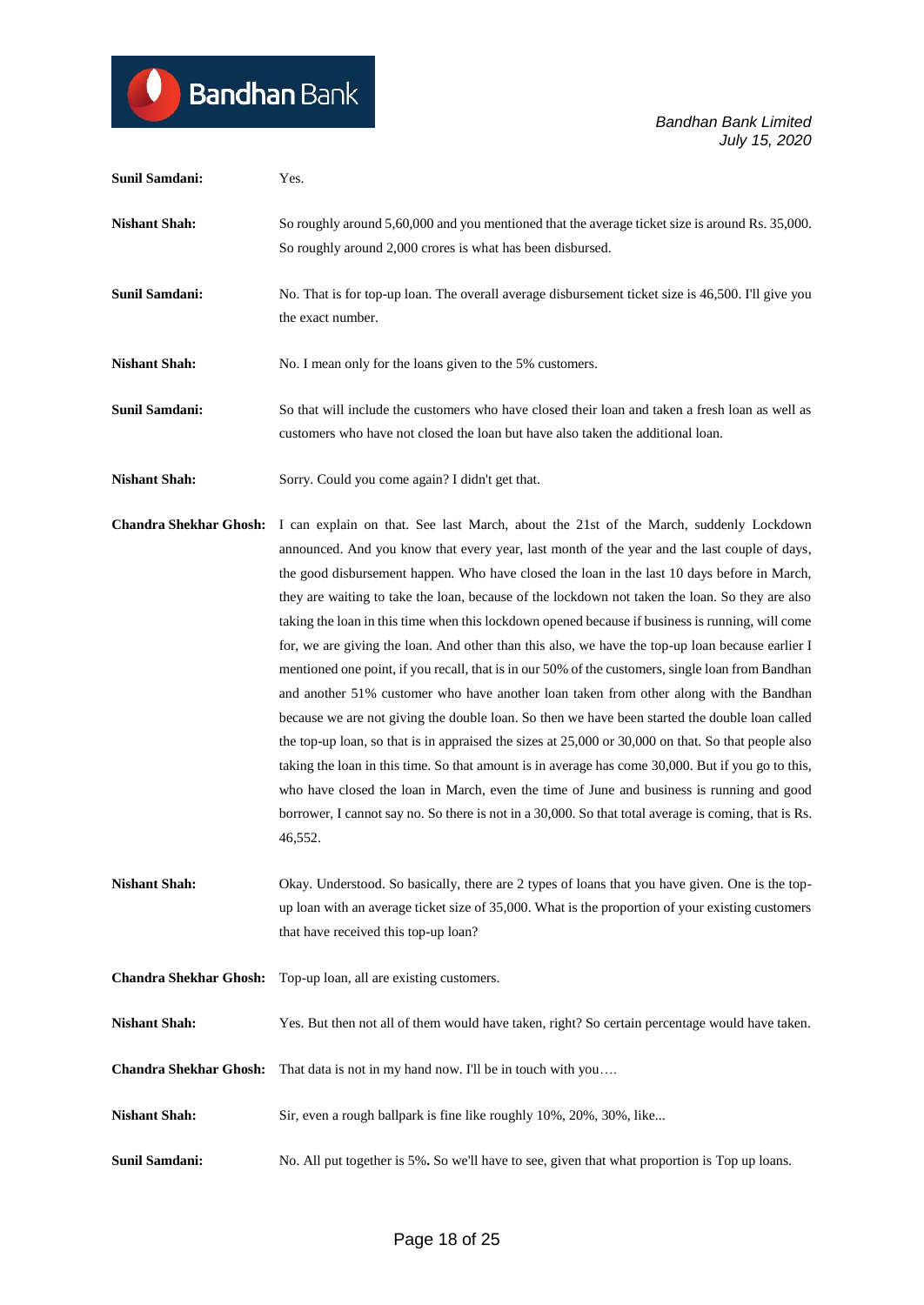| <b>Nishant Shah:</b>                  | So top-up loans plus new business loans, both combined are only 5% of existing customers?                                                                                                                                                                                                                                                                                                                                                                                                                                                                                                                                                                                                                   |
|---------------------------------------|-------------------------------------------------------------------------------------------------------------------------------------------------------------------------------------------------------------------------------------------------------------------------------------------------------------------------------------------------------------------------------------------------------------------------------------------------------------------------------------------------------------------------------------------------------------------------------------------------------------------------------------------------------------------------------------------------------------|
| Chandra Shekhar Ghosh: Correct.       |                                                                                                                                                                                                                                                                                                                                                                                                                                                                                                                                                                                                                                                                                                             |
| <b>Nishant Shah:</b>                  | Fair enough, that clarifies it. So roughly around 2,000 crores is the disbursement for these<br>customers combined? Average ticket size of roughly 35,000 multiplied by 5,60,000 customers.<br>Is that the fair understanding?                                                                                                                                                                                                                                                                                                                                                                                                                                                                              |
| Chandra Shekhar Ghosh: Fair, correct. |                                                                                                                                                                                                                                                                                                                                                                                                                                                                                                                                                                                                                                                                                                             |
| <b>Moderator:</b>                     | Thank you. The next question is from the line of Abhishek Murarka from IIFL. Please go ahead.                                                                                                                                                                                                                                                                                                                                                                                                                                                                                                                                                                                                               |
| <b>Abhishek Murarka:</b>              | So couple of questions. Sir, one, are any borrowers paying anything more than their equal weekly<br>or monthly installments? Is anybody paying in excess of that?                                                                                                                                                                                                                                                                                                                                                                                                                                                                                                                                           |
| <b>Sunil Samdani:</b>                 | There will be few borrowers who are paying more than their current demand. Current demand<br>in that week's installments.                                                                                                                                                                                                                                                                                                                                                                                                                                                                                                                                                                                   |
| <b>Abhishek Murarka:</b>              | And in this case, unlike any of the previous events, basically, there won't be any concept of<br>arrears because anything in arrear is presumed to be under moratorium and added to the end of<br>the tenure. So when the moratorium lifts, you just have to collect from the 0 to 90 as of 29th<br>February, and if the moratorium is, let's say or rather if the collection efficiency is, let's say,<br>90%, so on the remaining 10%, their clock starts from 1st of September?                                                                                                                                                                                                                          |
| <b>Sunil Samdani:</b>                 | Absolutely.                                                                                                                                                                                                                                                                                                                                                                                                                                                                                                                                                                                                                                                                                                 |
| <b>Abhishek Murarka:</b>              | Right? So basically, that will be the portion which could eventually become NPA by September<br>end or December end? That's what it's going to be like, right?                                                                                                                                                                                                                                                                                                                                                                                                                                                                                                                                              |
| <b>Sunil Samdani:</b>                 | Yes.                                                                                                                                                                                                                                                                                                                                                                                                                                                                                                                                                                                                                                                                                                        |
| <b>Abhishek Murarka:</b>              | And just a sort of conceptual question. So you said that a lot of people started new businesses<br>and took loans for that. But I'm just trying to think, during lockdown and during a period where,<br>in general, lenders are tightening credit to any new borrowers, what kind of businesses or<br>customers have actually started new businesses? I mean, yes, what kind of customers have<br>started new businesses?                                                                                                                                                                                                                                                                                   |
| <b>Chandra Shekhar Ghosh:</b>         | If I give the point, it can be tried to understand and that what types of borrower we have. Our<br>agriculture and allied activities is 44.4%. If I say that some of the people are now again<br>cultivating because the production has come good. So that is maybe the one kind of people is<br>coming. Second is my food processing and small retail store. And that is a 30.3% of our micro<br>credit borrower. So if you see that the food processing and retail, the small shops is in very much<br>demand now in a rural market. And agriculture and allied, if you see that the vegetable sellers<br>and door-to-door sale, many people are not going to market and they have that the opportunities |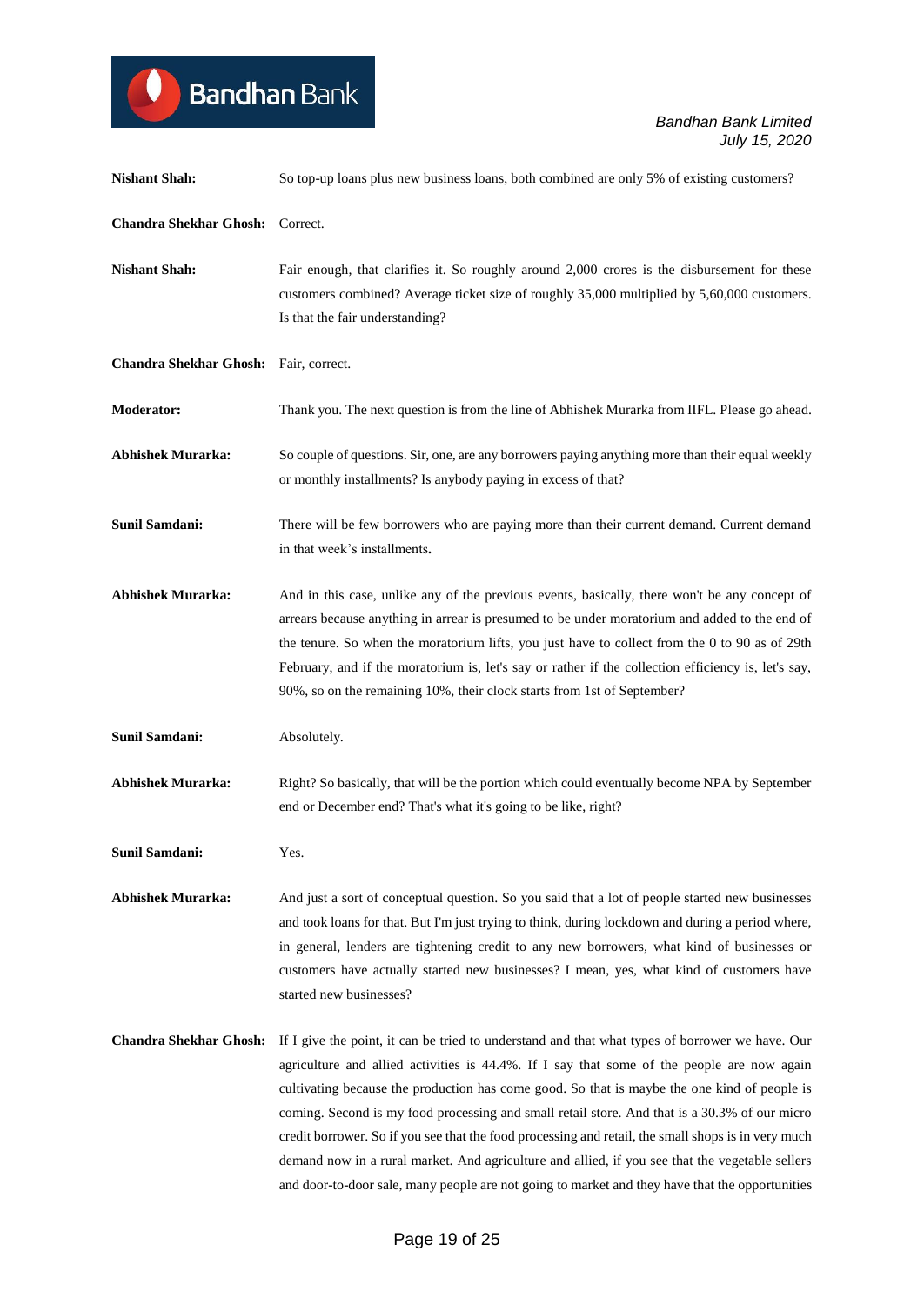they can take one hand rickshaw and pulling it to the door-to-door, that is a very good business. So these type of people are coming now either Rs. 20,000 or Rs. 25,000 loan to start their business or business running on that. So that types of new customer is coming, very few, not very big amount.

**Abhishek Murarka:** And sir, just another question. What percentage of borrowers would not have paid anything, anything so far, let's say, in the last 3 months or during the moratorium?

**Chandra Shekhar Ghosh:** Are you asking what percentage?

**Sunil Samdani:** So that will be close to 30%. That number can change plus or minus 2%, but it will be around that range. We are talking about June end number.

Abhishek Murarka: But your collection efficiency is in excess of 70, right? So that should not be the case, right?

**Sunil Samdani:** No. June was 68. And our number of customers who paid in June was also 67, 68.

**Chandra Shekhar Ghosh:** But as per your question, if I like to say that, actually, that much data not analyzed, but what I learned from my sale people with interaction who have started to come, they have not dropped yet. Very accidental one took it, who have received the loan, they have not yet dropped any installment as of now. Because now is very one-to-one case, our staff are observing and following it, no? So that it is increasing day by day on that. So that we are trying on that how we can be make them as they behave to come as a regular one installment minimum. So when they are coming one installment, they are automatically coming on that next. And hopes have been increased on that. So this is a behavior also, this type of borrower.

- **Abhishek Murarka:** So basically, around 30% customers have not paid anything in the last 3 months? That is the conclusion so far?
- **Sunil Samdani:** One month because April and May were under lockdown

**Chandra Shekhar Ghosh:** Totally, we are not going to collect. So they are not….

**Abhishek Murarka:** And just a last question. You've given your collection efficiency as of 3rd of July. Would you have a latest figure, let's say, 14th or like as of yesterday?

**Sunil Samdani:** So the latest number, which is about 3 days back, was around 73%.

**Moderator:** Thank you. The next question is from the line of Nitin Aggarwal from Motilal Oswal Asset Management. Please go ahead.

**Nitin Aggarwal:** Sir, I have 2 questions. Firstly, while all are moving steadily, we are now moving closer to the pre-COVID levels. How has the rejection rate trended over the recent months? Are you seeing more instances of over rebuilding in MFI borrowers from other lenders trying to borrow from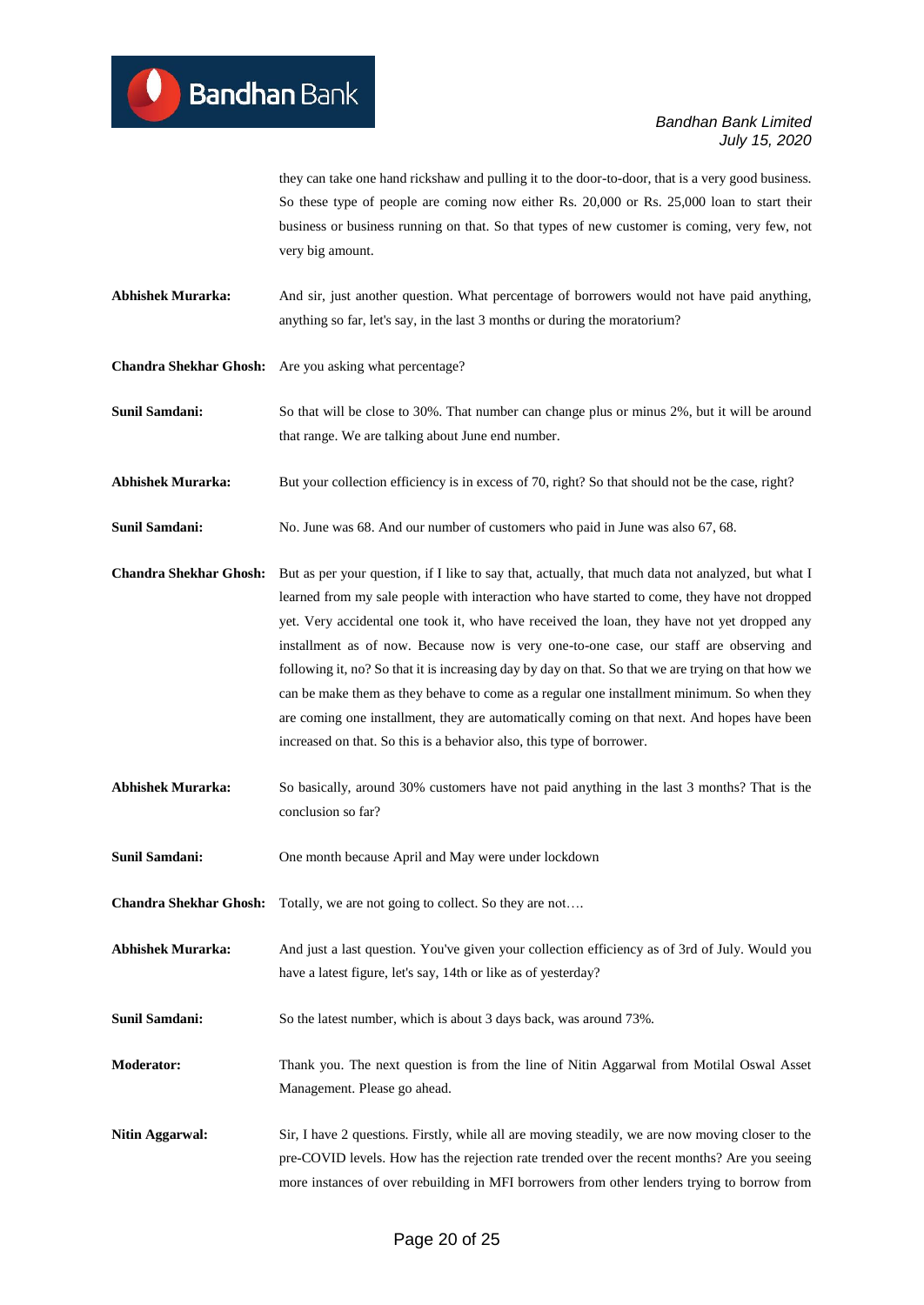us? I know that you have shared the data point that we are not lending to our existing borrowers much, but from other MFIs, are you seeing more applications coming?

- **Sunil Samdani:** See at least in our core geography, right, we are, any which way are primary lender to the customer, right? There have been instances where they have taken an additional loan from the other institutions because earlier we had the policy of only one loan for that customer. So whether we call them as customers who are coming from other lenders or the better way to say it, consolidation of debt where we are now telling them that we'll meet all of your requirements, why don't you bank exclusively with us?
- **Nitin Aggarwal:** And about the rejection rate, how has that been like in the recent months?
- **Sunil Samdani:** So clearly, the new customer acquisition has slowed down, as I had mentioned earlier. And as far as the existing customer goes, there we have the track record of almost 5 to 6 years to understand that customer. So the rejection rate is more to do with the new customer acquisition. The existing customers have been tracked on a weekly basis on the behavior and credit constraints. And the decision whether we will extend fresh loan or not is taken during the tenure of the first loan itself as we see the behavior of those customers.
- **Nitin Aggarwal:** And secondly, on this MFI collection efficiency, which is, say, 73% you just said. Has the income levels of these customers also moved back to their pre-COVID levels because that will only point toward the durability of this improvement.
- **Chandra Shekhar Ghosh:** There is one point we would like to mention here. This is a customer segment, which their only earning source is that business. And because of that, only the business or 2 businesses, their earning source. And that business, anyhow, they are trying to run it. And relationship with the bank, they are trying to best way. So I hope that, that has been helped us on that to get return back the installment. And they are also very happy to return back. And then when they need the money, they will be getting. So that is the basic principle has been in this micro credit sector.
- **Sunil Samdani:** And the income level, to calculate in one month after the lockdown, I think it's too early. I think we should rather wait for some time to have a better understanding on the income level. But certainly, when we are disbursing new loans, we are assessing the customers on the income and the obligation side.
- **Nitin Aggarwal:** And our NBFC-MFI portfolio has reported 100% collections for the month of June. So does it imply that their collection efficiency has already recovered back to normal levels and is probably trending higher than us also?
- **Sunil Samdani:** See, there are 2 things. As the government announced the relief or the tactics for the NBFC through the refinance opportunities from NABARD, SIDBI and those institutions, there has been some improvement on the liquidity side. And that's one reason why the collection efficiency, they have improved. And two, the customers where we have gone with the TLTRO option, right,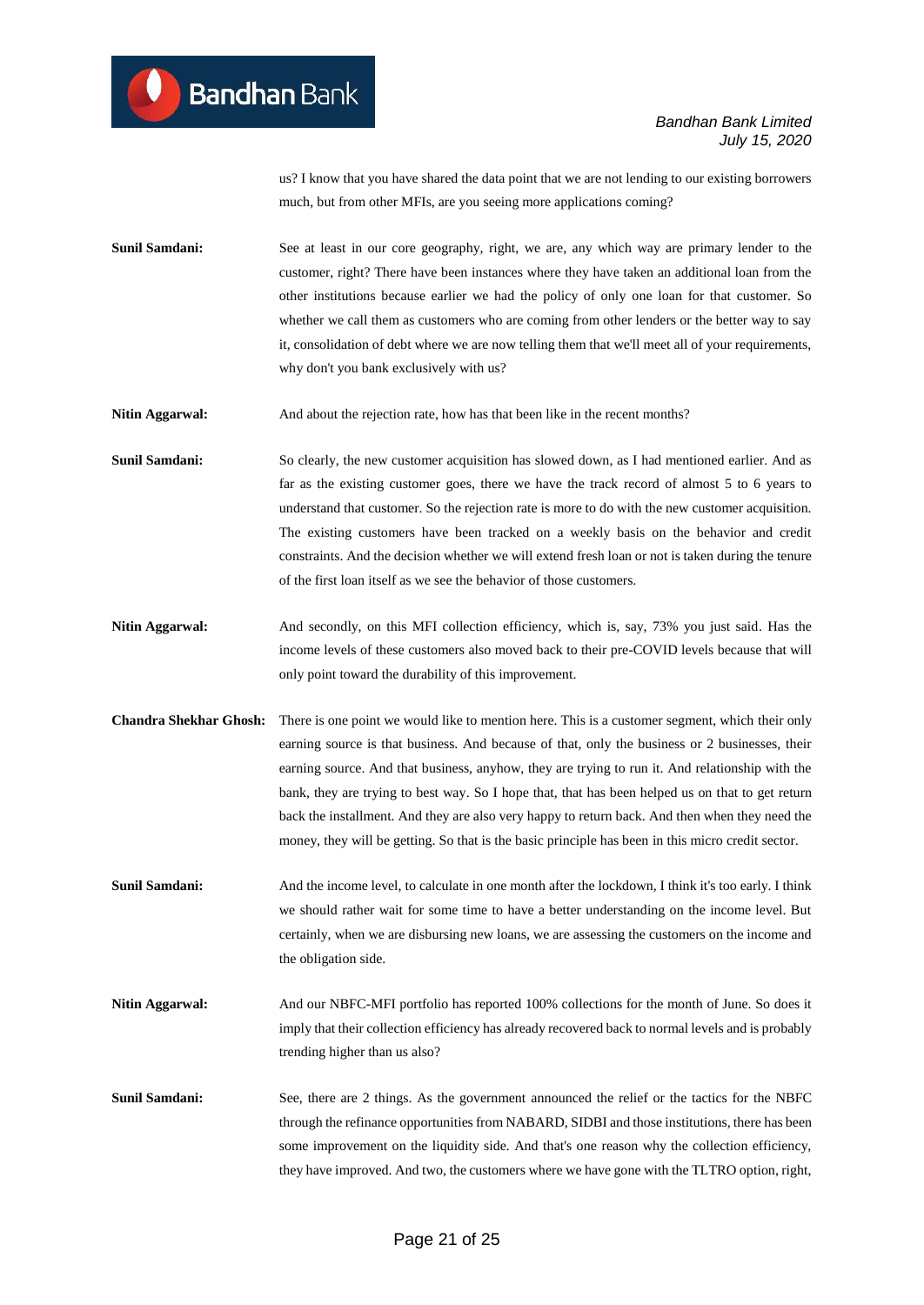so the underlying condition was that they have to start repayment if they need the fresh TLTRO. These are the 2 reasons why we see the collection efficiency going back to 100% on the NBFC side.

- **Nitin Aggarwal:** And lastly, Sunil, any impact of this Bihar lockdown that you are seeing on the collection efficiency again which was just announced, but didn't come up?
- **Sunil Samdani:** See, Bihar, you're talking about Bihar lockdown?
- Nitin Aggarwal: Yes, which was just announced like day before.
- **Sunil Samdani:** No. I think it's not implemented or about to be implemented. So we'll have to wait and see. Otherwise, Bihar was one of the best-performing states for us,.
- **Nitin Aggarwal:** Yes. So whereas now, it can again impact the center meetings as such.
- **Sunil Samdani:** Yes, clearly. Lockdown impacts the center meetings and collection efficiency. More than the red, green, yellow, it's the lockdown which is single largest factor.
- **Chandra Shekhar Ghosh:** But this time, any states have not started to total state lockdown. They are going to this, some pocket in Bihar, as in little bit have been affected as a flat. In Nepal, water has been locked in, in the Bihar. That has been little bit disturbed, as of my knowledge.
- **Moderator:** Thank you. The next question is from the line of Anand Dama from Emkay Global. Please go ahead.
- **Anand Dama:** Sir, basically, when you say that the collection efficiency is 70% or so, do you mean that whatever EMIs which were due in the month of June, be it 4 EMIs or 5 EMIs, all have been paid by the customers? Or there could be a case where a customer would have just paid about 3 EMIs due or 2 EMIs due?
- **Sunil Samdani:** No. We are talking about for the month of June, So only June installment dues we are considering because for April and May, customers were in moratorium so that due itself has been postponed to the end of the tenure.
- **Anand Dama:** Yes. That is fine. But, say, for instance, a customer where you would not have been able to reach in the first week of June or a second week of June, in that case, how have you recovered the first week or a second week kind of EMI? Have you recovered any in the third and fourth week, collectively?
- **Sunil Samdani:** So there are 2 things here, right? One is whether the customer is paying more than 1 installment? Yes, few customers do paying more than one installment. But let's say we started the collections from 1st of June, so it started with 10% to 15% collection efficiency, increasing it to 70%, right? So as the days went by, the customer started increasing in terms of started paying collection. So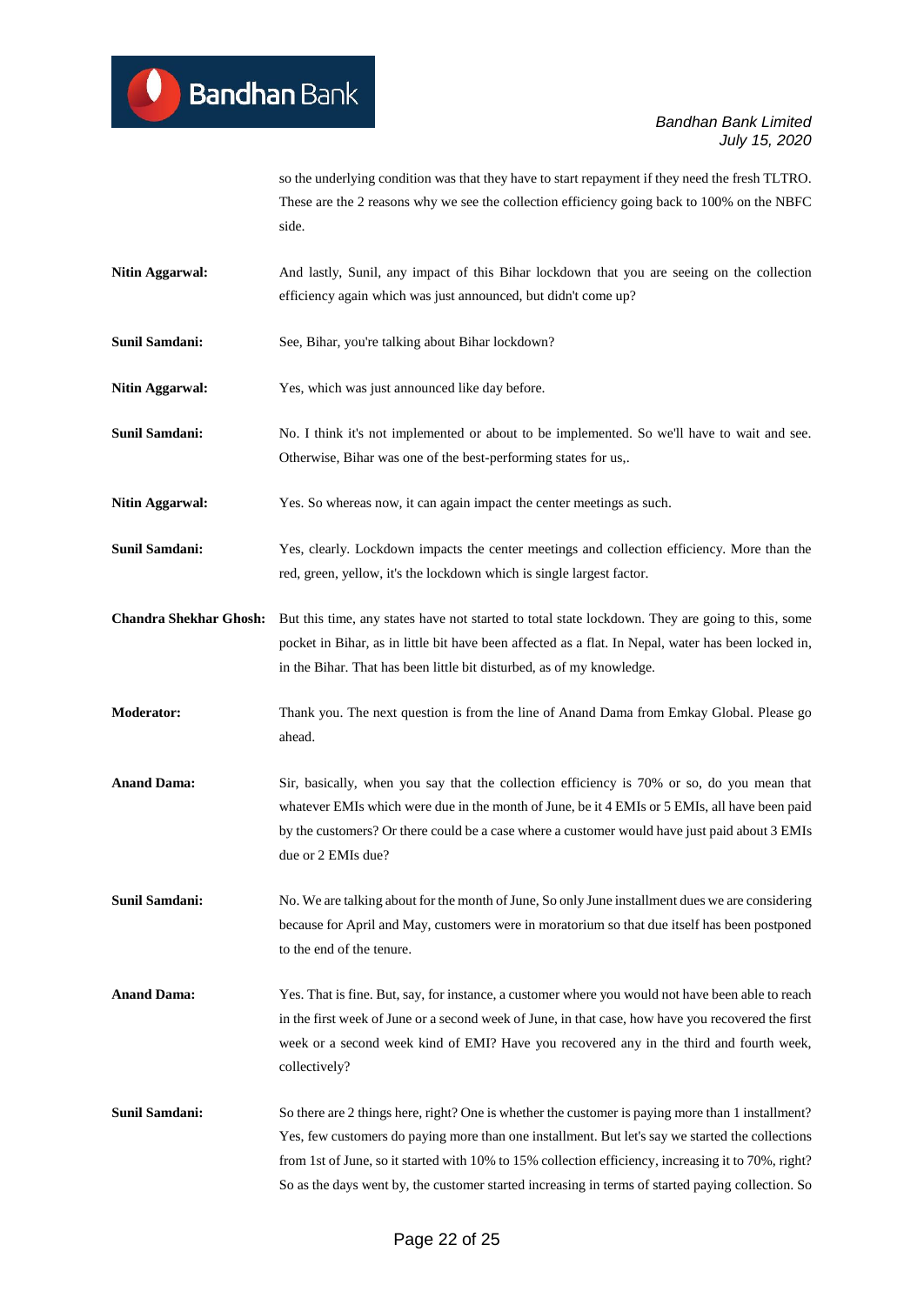those customers, let's say, a customer who started paying from 16 and didn't pay the first 2 installments, so those customers are considered as moratorium for the first 2 installments, and that installment will fall due at the end of the tenure. So once they start installment, then it becomes the starting point.

**Anand Dama:** So customers who have paid and customers who have not paid, what is the reason? So if the customers have not paid 3 EMIs and have taken moratorium till date, is it because you have not been able to reach the customer or customer has not been able to reach you? Or is it that the customer has a genuine business disruption and because of which, they have not paid?

- **Sunil Samdani:** See, typically, these activities started only in the month of June, right, whether we call it collection activity from the bank side or business activities from the customer side. And our interaction with the customer is, it typically takes 4 to 6 weeks for the customers to start repayment after they start their activity. So these customers who are paying in June are those customers whose business never got impacted during COVID. Those agri, allied and the small retail grocery shop kind of business, food processing and retail. So those are the customers who have first come up in the month of June. And as days goes by, July and August, the customers who started their activity in June will start paying.
- **Anand Dama:** So sir, then in that case, what is your broad assessment? You will reach more than 90% kind of a collection in the month of September is what you were indicating, right, earlier on?

**Sunil Samdani:** Yes, correct.

- **Anand Dama:** And sir, question to Choksey sir. So in the mortgages, we have mentioned in the presentation that we had lot of new customers onboarding happening in this quarter. So how has this happened, particularly in this quarter where there was a lockdown?
- **Sunil Samdani:** So this is for the month of June.

**Anand Dama:** This is for the month of June. Yes. But then even in month of June, how have you got these customers? Like, are these customers who have walked in? Or basically, these are the balance transfers which have happened and because of it, these are new customers for you? Or you have gone and sourced these customers from the ground?

**Sunil Samdani:** Mr. Choksey, I think, he will be the better person to answer this.

**Sudhin Choksey:** Our disbursements during the month as well as during the quarter primarily have been in respect of the partly disbursed loans. So they are the customers who have taken a loan and they have taken a part of the disbursement. Besides that, there have been new customers also who have walked in, in the month of June. And to them also, we have given the disbursements to them. There could be part of these customers could be transferred from the other lenders as well.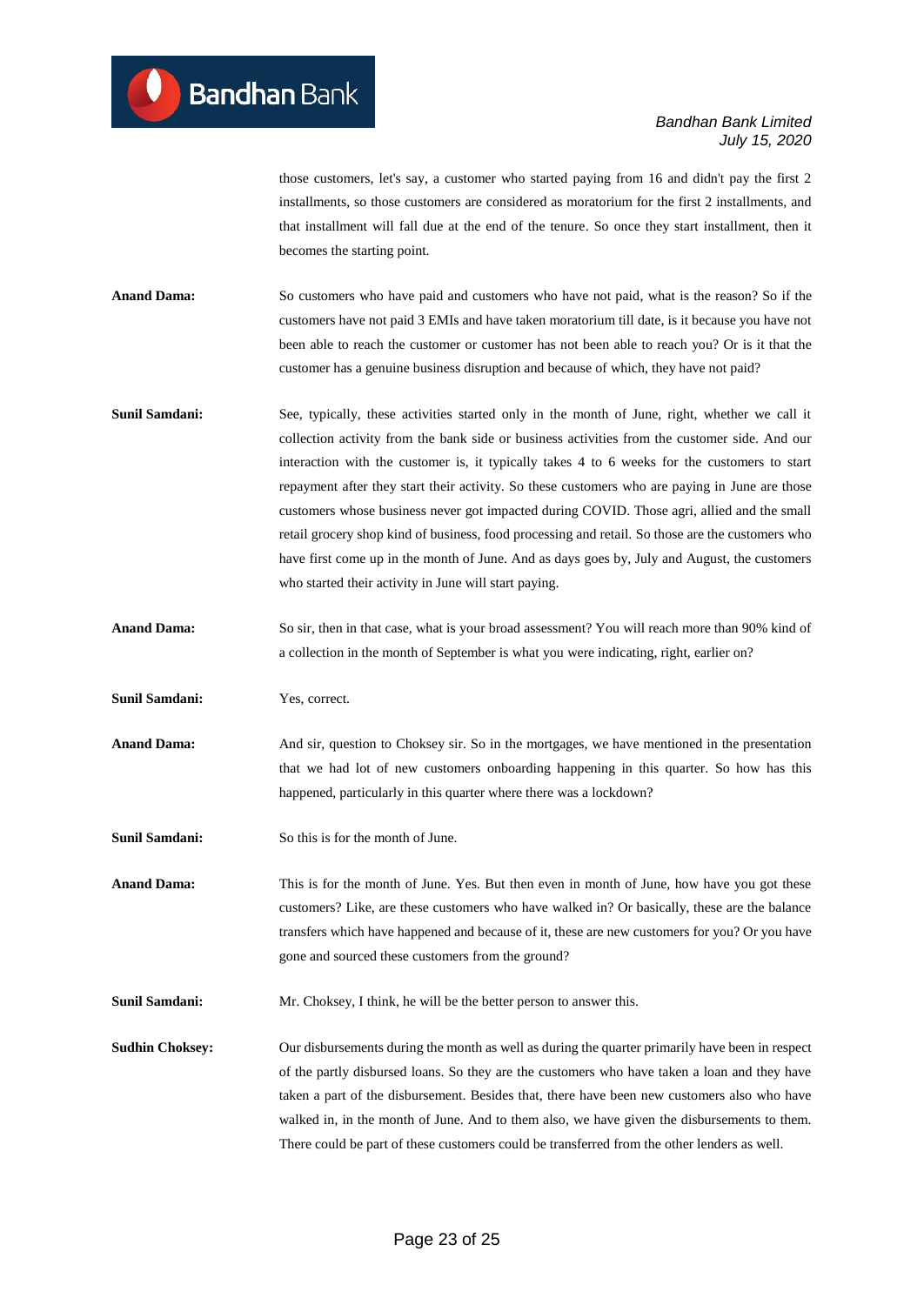| <b>Anand Dama:</b>            | Because you have mentioned somewhere that the disbursement basically to the new customers<br>is more than 50%. So is really the proportion so big for the new customers?                                                                                                                                                                                                                       |
|-------------------------------|------------------------------------------------------------------------------------------------------------------------------------------------------------------------------------------------------------------------------------------------------------------------------------------------------------------------------------------------------------------------------------------------|
| <b>Sudhin Choksey:</b>        | Yes, that is 50%.                                                                                                                                                                                                                                                                                                                                                                              |
| <b>Sunil Samdani:</b>         | Yes, that 50% is of that 250 crores disbursement that we are talking about, excluding the IBPC<br>purchase.                                                                                                                                                                                                                                                                                    |
| Moderator:                    | Thank you. We'll take the next question from the line of Karthik Chellappa from Buena Vista<br>Fund Management. Please go ahead.                                                                                                                                                                                                                                                               |
| <b>Karthik Chellappa:</b>     | Just one follow-up. In the last quarter, I had a data point that followed that 50% of the borrowers<br>roughly were unique to Bandhan, and Bandhan plus one more MFI was 80% and Bandhan plus<br>2 MFI was 94%. So of the balance 44% where there is Bandhan plus 1 or 2 MFIs, based on your<br>feedback from the field, how would your collection ratio compare to that of the other lenders? |
|                               | Chandra Shekhar Ghosh: We cannot comment to the other lenders.                                                                                                                                                                                                                                                                                                                                 |
| Sunil Samdani:                | We will not be in a position to know also We may have some market intelligence, but we cannot<br>talk about that. We don't have any official numbers.                                                                                                                                                                                                                                          |
| <b>Karthik Chellappa:</b>     | Sir, but at least qualitatively, is there any significant difference? Well, the angle that I am coming<br>from is if it is different, then basically your collection ratio was much better than the peer group,<br>right? So at least qualitatively, is there any color or?                                                                                                                    |
| Sunil Samdani:                | Logically, if you see, we have always done better than the other players in the industry, including<br>what we saw in Assam, as recent as Assam. So historically, yes, we've always done well.                                                                                                                                                                                                 |
| <b>Chandra Shekhar Ghosh:</b> | But only point of that, that is the customer behavior are same. Only change in everything,<br>collection, disbursements, success, how the employees are behaved with the customer. So that<br>is only the difference to one to one. Other are more or less in the same.                                                                                                                        |
| <b>Karthik Chellappa:</b>     | Because the angle I was coming from is, if you are confident that over a period of time you will<br>be able to expand the proportion of customers who deal only with you, then by definition, your<br>peer lender must have a lower collection efficiency, right? If they have the same efficiency<br>because then they can also disburse the loan.                                            |
| <b>Chandra Shekhar Ghosh:</b> | No. I'm not getting that. I think we will give it a pass and say. Excuse to me to say others about<br>it. And because every organization having their own policy, own strategy, own culture and<br>values, not that will be like to comparable.                                                                                                                                                |
| <b>Moderator:</b>             | Thank you. Ladies and gentlemen, due to time constraint, that was the last question. I now hand<br>the conference over to Mr. Sunil Samdani for closing comments.                                                                                                                                                                                                                              |

Bandhan Bank